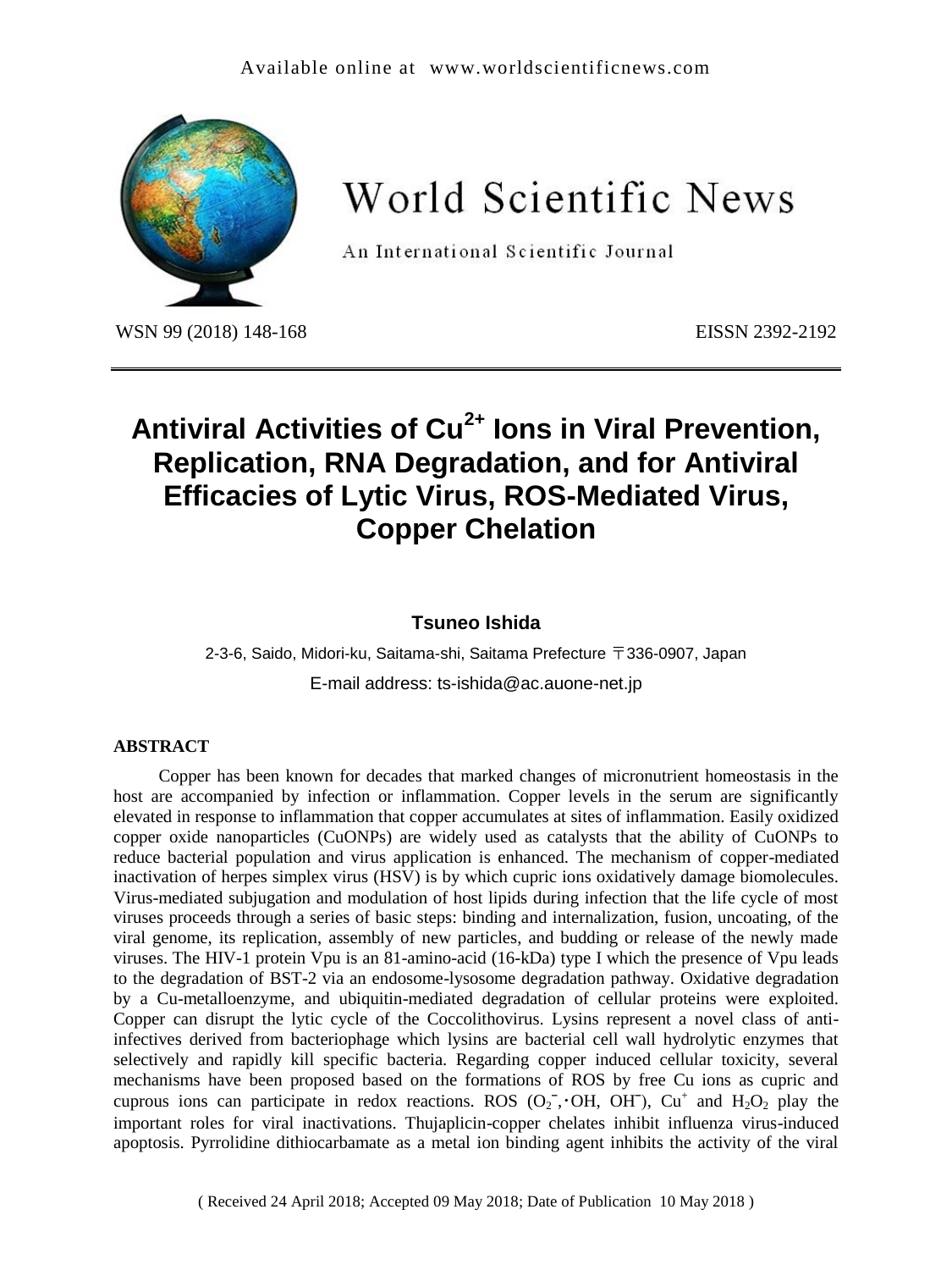proteases of polyprotein processing and RNA replication of HRV. Chelation enables metals are capable of ligand scavenging via complexation, since reverse transcriptase enzyme inhibits the growth and replication of RNA tumor viruses. Thus, copper complex and copper chelation enhance antiviral efficacy.

*Keywords*: Copper homeostasis,  $Cu^{2+}$  and  $Cu^{1+}$  ions, Copper oxide nanoparticles, HSV, DNA/RNA virus, mRNA degradation or decay, Viral replication, Capsid protein, ROS, Copper chelation

**Abbreviations:** Au/CuSNPs = gold/copper sulfide nanoparticles, CuNPs = copper nanoparticles,  $CuONPs = copper oxide nanoparticles, DMT = dividend metal ion transporter, DENV = dengue virus,$ GTP**γ**S = [Guanosine](https://www.weblio.jp/content/Guanosine) 5'-γ-thiotriphosphoric [acid,](https://www.weblio.jp/content/acid) HCMV = human cytomegalovirus, HIV = human immunodeficiency virus,  $H \cdot W =$  human norovirus,  $H \cdot W =$  herpes simplex virus,  $H \cdot W =$  human rhinovirus, 8HQ = 8-Hydroquinoline,  $IC_{50}$  = half maximal inhibitory concentration, LOX = lysyl oxidase, MBC = Minimum Bactericidal Concentration, MDCK = Madin-Darby canine kidney cell,  $MIC = Minimum Inhibitory Concentration, MMD = nonsense-mediated mRNA decay, MNV =$ murine norovirus,  $\text{oHSV}$  = herpes simplex virus-derived oncolytic viruses, NS3 = non-structural proteins 3, PDTC = Pyrrolidine dithiocarbamate,  $PGN$  = peptidoglycan,  $R$  = resveratrol,  $ROS$  = reactive oxygen species,  $RT$  = reverse transcriptase,  $TG$  = transglycosylase,  $TP$  = transpeptidase,  $TUFM =$  Elongation factor Tu, mitochondrial precursor, TUF1, VACV = Vaccina virus, Vhs = virion host shutoff,  $VNPs = viral$  nanoparticles,  $Vpu = HIV-1$  acccessory protein

#### **1. INTRODUCTION**

Copper is a cofactor of protein and enzymes (cuproenzymes) involved in fundamental mechanisms, such as energy generation, oxygen transcription, hematopoiesis, cellular metabolism and signal transduction. Copper exhibits considerable biochemical action either as an essential trace metal as a constituent of various exogenously administered compounds in humans. The bulk of evidence that copper is involved in the pathogenesis of neurodegenerative disorder is now huge. The average daily intake of copper is between 0.5 and 1.5 mg, coming mainly from seeds, grains, shellfish, nuts, beans and liver [1] that in terms of storage, the total amount of copper in an adult is estimated to be about  $90\sim110$  mg which copper is excreted from the body either in a non-absorbed form or via the bile that the estimated amount of copper in feces is  $1 \sim 1.5$  mg/day [1]. In human body, copper Cu is present as  $Cu^+$  (cuprous) and oxidized  $Cu^{2+}$  (cupric) compound that copper is an intermediary for electron transfer in redox reactions. The antimicrobial properties of copper include the ability to accept and donate an electron as it cycles between Cu(I) and Cu(II) oxidation states, such as by that redox property enables to catalyze the production of hydroxyl radicals via the Haber-Weiss and the Fenton reactions:

$$
Reaction 1: Cu2+ + O2 \rightarrow Cu+ + O2,
$$

**and**

$$
Reaction 2: Cu^+ + H_2O_2 \rightarrow Cu^{2+} + OH^- + \cdot OH).
$$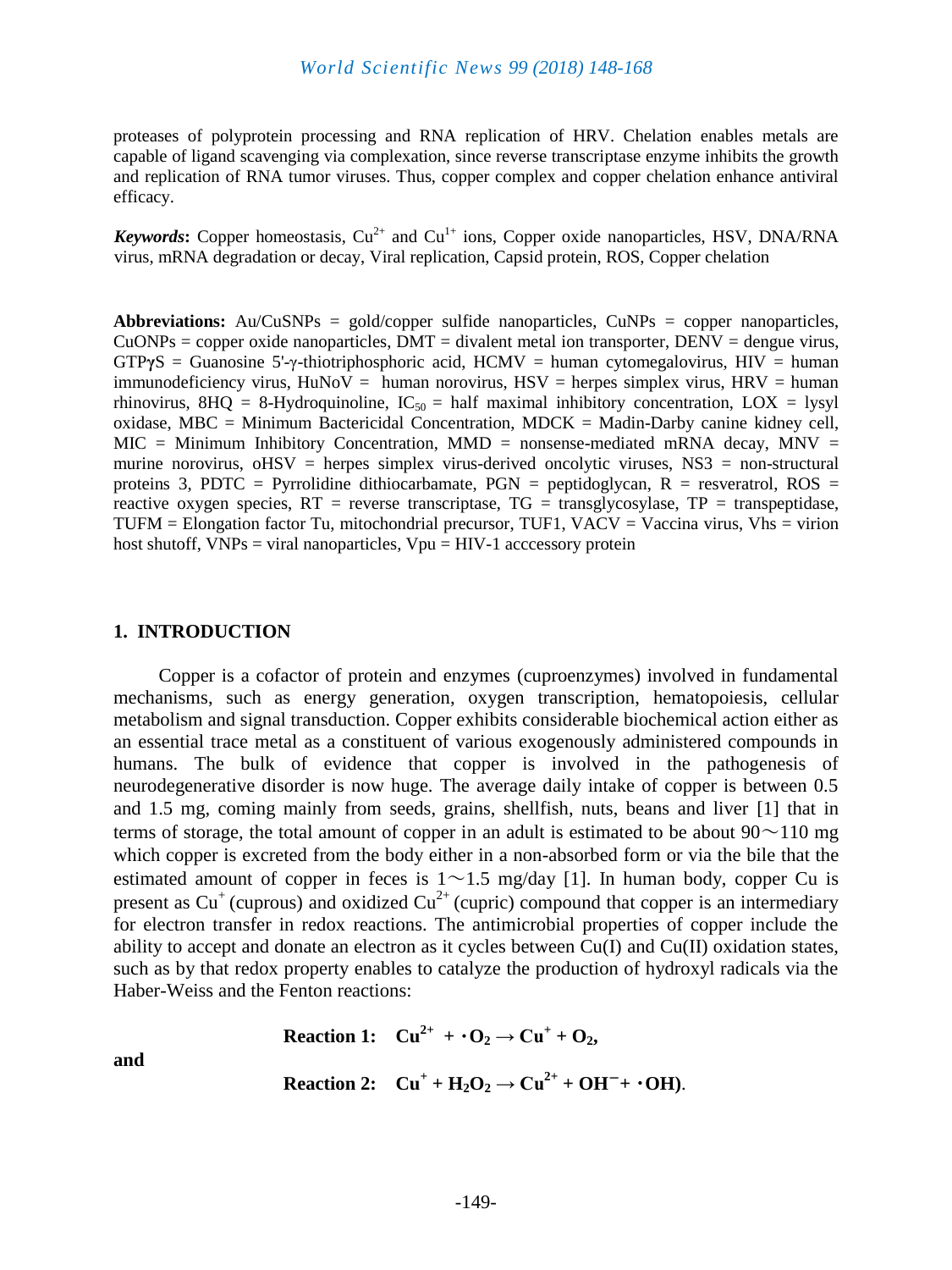The hydrogen peroxide is transformed into the very reactive hydroxyl radical, which combines with nucleic acids, proteins and lipids. Copper proteins have diverse roles in biological electron transport and oxygen transportation, processes that exploit the easy interconversion of Cu(I) and Cu(II). Copper is found in Cu/Zn superoxide dismutase (SOD), an enzyme that detoxify superoxide, by converting it to oxygen and hydrogen peroxide that copper is a component of lysyl oxidase (LOX), an enzyme that participates in the synthesis of collagen and elastin, two important structural proteins found in bone and connective tissue [2]. Normal copper homeostasis is essential for human growth and development that copper mutations inadequate diet and surgical interventions, may lead to cardiac hypertrophy, poor neuronal myelination, blood vessel abnormalities and impaired immune response [3].

Copper overload is associated with morphological and metabolic changes in tissues which the changes in the expression of human copper transporters alter the sensitivity of cancer cells to major chemotherapeutic drugs [3]. Copper and its complex as medicine have in these agents as potential drugs for therapeutic intervention in various diseases such as Wilson's disease, the Menkes disease, Alzheimer's disease, inflammation, cancer [4].

The other, viruses are made up of nucleic acids, proteins and often lipids, and viruses can emerge because of changes in the host, the environment, or the vector, and new pathogenic viruses can arise in humans from existing human viruses or from animal viruses. Several viral diseases that emerged in the last few decades have now become entrenched human populations worldwide.

Viruses have evolved different strategies for their multiplication and propagation. Enveloped animal viruses use a two-step process to release their genetic material into the cell: first they bind to specific cell-surface receptors anchored to the target cell membrane and then they induce fusion of the viral and cell membranes. In non-enveloped animal viruses, the mechanism for genome delivery have not yet been characterized, although number of steps of the process have been described [5].

The determinations of the structures of virus and viral protein on Cu-enzymes reaction are obtained by X-ray crystallography, so that are of importance in several aspects of the viral life cycle such as cell-receptor recognition, viral entry, nucleic acid transfer, RNA and DNA polymerase, and genome replication of extensively enriched visions of the virus world which many of the structure available correspond to potential targets for antiviral drugs against important human pathogens [5].

Copper toxicity against virus may be considered as regulations of copper metabolism and copper enzyme system that is needed for certain critical enzymes to function in the body which copper is involved in the functioning of the nervous system, maintaining the balance of other useful metals in the body [6].

In this review article, firstly, bacteriolytic mechanisms by  $Cu^{2+}$  ion solutions are described against Gram-negative and Gram-positive bacteria. Secondly, copper homeostasis at host-virus interaction during viral infection are taken up. Thirdly, deactivations of virus by copper oxide nanoparticles and on the copper alloy surfaces are treated, and antiviral activities of  $Cu<sup>2+</sup>$  ions indicate to be effective inhibitions for viral entry and replication, mRNA and capsid protein degradations along viral life cycle. Lastly, it may be characterized that copper and copper-complexes have beneficially antiviral efficacies of ROS-mediated virus death, Cucomplex, and Cu-chelation.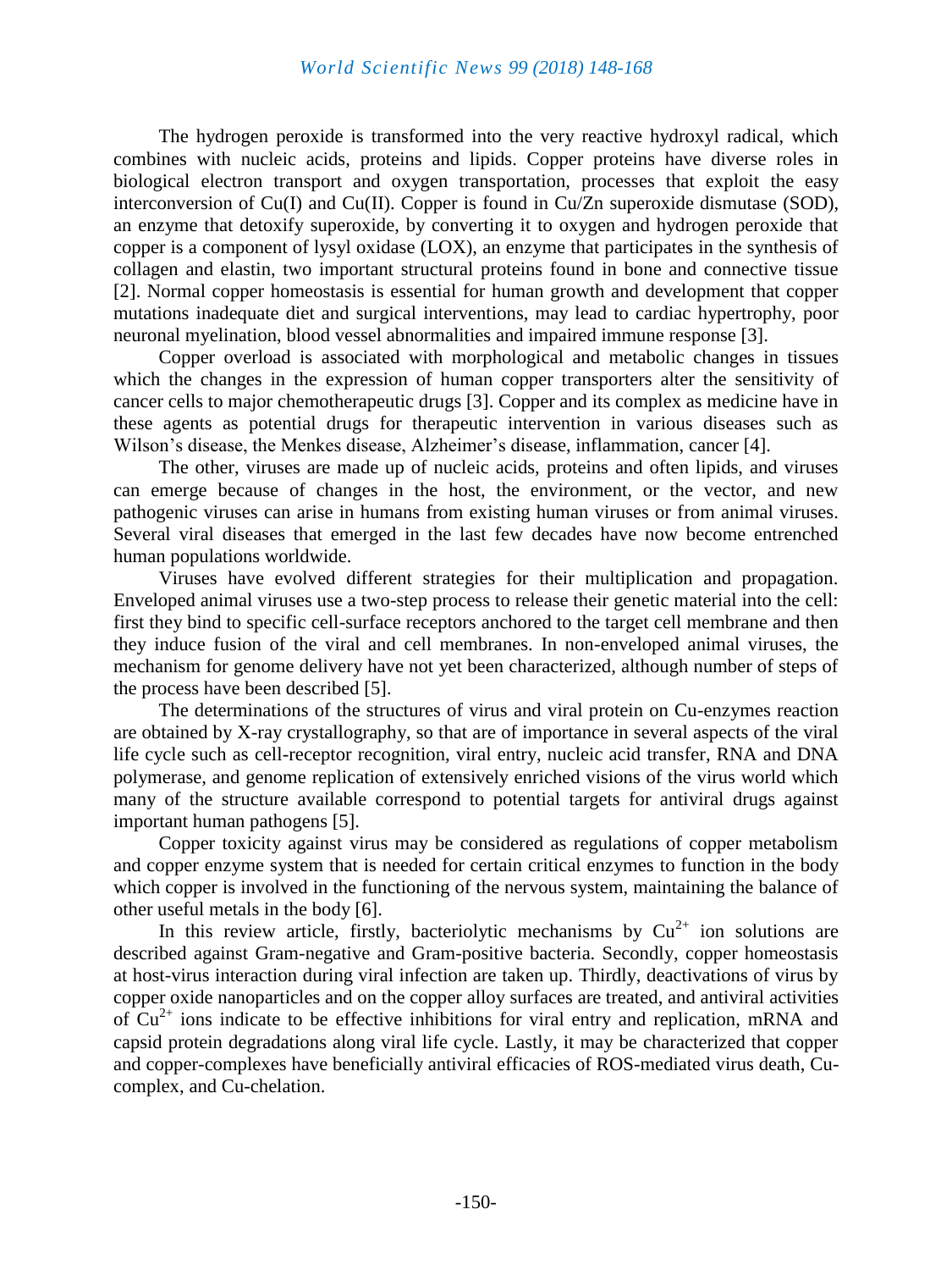# **2. BACTERIAL KILLING MECHANISM BY Cu 2+ IONS**

Antibacterial susceptibility tests against *E. coli* and *S. aureus* were carried out [7]. The results are shown in **Table 1** that  $Cu^{2+}$  ion concentration ranges of  $0.10 \sim 50$  mg/L that the value of Minimum Inhibitory Concentration, MIC  $=$  50 mg/L above was obtained without killing curves which the commercial antibacterial agent of  $Cu^{2+}$  aqueous solution was recognized as appearing of bacteriostatic action, in which serves not bacteriolysis or destruction of bacterial cell wall, but functions maybe as DNA damages. The other, antibacterial susceptibility test of antibacterial agent for nitrate copper reagent Cu(NO3)2·3H2O against *S. aureus* were MIC = 625 mg/L, Minimum Bactericidal Concentration, MBC = 1250 mg/L under the  $Cu^{2+}$  ion concentration ranging from 78 to 1350 mg/L that these  $Cu^{2+}$  ions indicate the appearance of strong killing effect.

Bacteriolytic mechanism of  $Cu^{2+}$  ions against *E. coli* cell wall is due to the destruction of outer membrane structure by the degradation of outer membrane lipoproteins at N- and Cterminals, and the inhibitions of peptidoglycan (PGN) elongation due to the deletions of PGNtrans- peptidase (TP) enzyme and PGN autolysins. The other, bacteriolytic mechanism of Cu2+ions against *S. aureus* cell wall is composed of the damages of PGN synthesis enzymes transglycosylase (TG)/TP due to the reactions of the polymerization of glycan chains and the cross-linking of peptide chains, and the activations of PGN forth autolysins [8]. A distinction may be made as to whether these bacteriolytic mechanisms could be applicable to virucidal mechanisms for lytic virus in which a further search should be made for a relationship between PGN autolysins and viral lysins.

**Table 1.** MIC measurement of  $Cu^{2+}$  ion solution commercial agent against *E. coli* and MIC, MBC, and CFU of  $Cu^{2+}$  ions in  $Cu(NO<sub>3</sub>)<sub>2</sub>·3H<sub>2</sub>O$  solution against *S. aureus* by liquid medium method

| Ion Agent                                         | Against E. coli                 |                    |        |        |                    |        |        |        |                    |        |                         |
|---------------------------------------------------|---------------------------------|--------------------|--------|--------|--------------------|--------|--------|--------|--------------------|--------|-------------------------|
| Antibacterial<br>Commercial<br>$\mathrm{Cu}^{2+}$ | $Cu2+$ Ion Concentration (mg/L) |                    |        |        |                    |        |        |        |                    |        |                         |
| MIC                                               | 50                              | 25                 | 12.5   | 6.25   | 3.13               | 1.56   | 0.78   | 0.39   | 0.20               | 0.10   | MIC                     |
|                                                   | $^{+}$                          | $\hspace{0.1mm} +$ | $^{+}$ | $^{+}$ | $\hspace{0.1mm} +$ | $^{+}$ | $^{+}$ | $^{+}$ | $\hspace{0.1mm} +$ | $^{+}$ | $50 \text{ mg/L}$ above |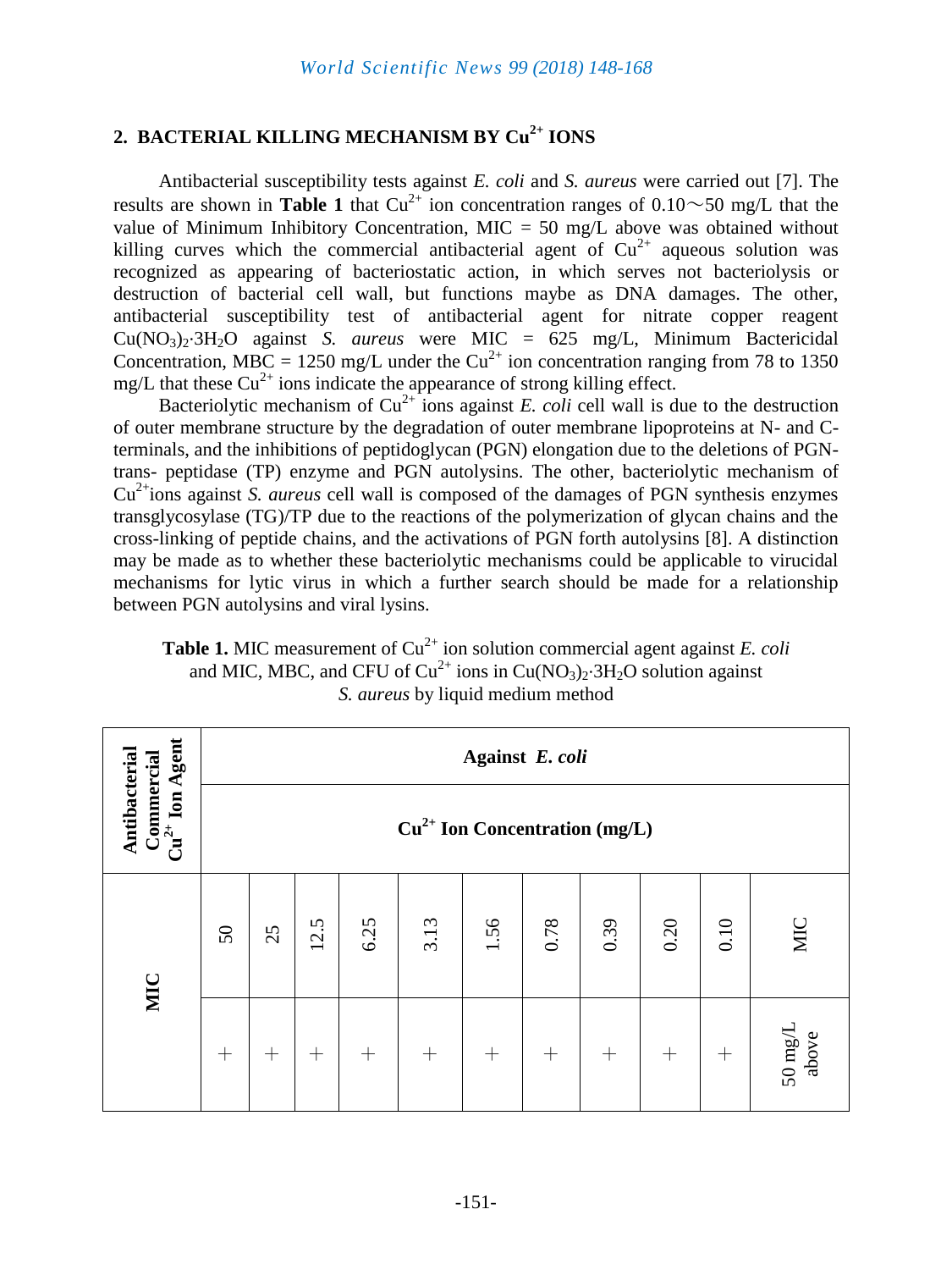|                                                  | <b>Against S. aureus</b>        |                 |                 |                   |                     |                   |                   |                     |                     |                     |                                        |
|--------------------------------------------------|---------------------------------|-----------------|-----------------|-------------------|---------------------|-------------------|-------------------|---------------------|---------------------|---------------------|----------------------------------------|
|                                                  | $Cu2+$ Ion Concentration (mg/L) |                 |                 |                   |                     |                   |                   |                     |                     |                     |                                        |
| $Cu(NO3)2 \cdot 3(H2O)$<br><b>Solution Agent</b> | 5,000                           | 2500            | 1250            | 625               | 313                 | 156               | 78                | 39                  | $\overline{c}$      | 9.8                 | MIC·<br>MBC                            |
| MIC                                              |                                 |                 |                 |                   | $+$                 | $^{+}$            | $^{+}$            | $^{+}$              | $^{+}$              | $^{+}$              | $MIC =$<br>$\frac{625}{mg/L}$          |
| <b>MBC</b>                                       |                                 |                 |                 | $+$               | $+$                 | $+$               | $^{+}$            | $+$                 | $^{+}$              | $^{+}$              | $\frac{1,250 \text{mg}}{L}$<br>$MBC =$ |
| $\frac{\text{CPU}}{\text{cftu/mL}}$              | $\leq$ 10                       | $\leqslant\!10$ | $\leqslant\!10$ | $1.1{\times}10^2$ | $3.1 \times 10^{8}$ | $4.0\times10^{8}$ | $4.5 \times 10^8$ | $5.1 \times 10^{8}$ | $5.5 \times 10^{8}$ | $5.3 \times 10^{8}$ |                                        |

## **3. COPPER HOMEOSTASIS AT HOST-PATHOGEN INTERFACE, HOST-VIRUS INTERACTION, Cu-BINDING VIRAL PROTEIN, AND DURING VIRAL INFECTION**

Copper is processed by the liver and is transported and sequestered in a safe manner. Inorganic such as that in drinking water and copper supplements, largely bypasses the liver and enters the free copper pool of the blood directly that this copper is potentially toxic because it may penetrate the blood/brain barrier. It has been known for decades that marked changes in micronutrient homeostasis in the host are accompanied by infection or inflammation. Copper levels in the serum are significantly elevated in response to inflammation that copper accumulates at sites of inflammation, within granulomatous lesions of lungs infected with *M. tuberculosis*, and within the exudates of wounds and burns relative to serum [9]. Copper deficiency increases the susceptibility to various pathogens, including coxsackievirus B3 which conversely, copper supplementation is protective against *E. coli*induced mastitis in dairy cattle and *M. tuberculosis* in mice [9].

Copper plays a role in the effective functions of immune system cells called lymphocytes (T and B types), neutrophils and macrophages that these cells are involved in nonspecific immune functions such as the phagocytosis(eating) and chemical killing of infectious bacteria, and specific immune functions of the production of antibodies and cellmediated functions of T and B lymphocytes [10]. Cu deficiency is not usually about a lack of Cu but an imbalance of Cu and other minerals in the diet that need to be supplement with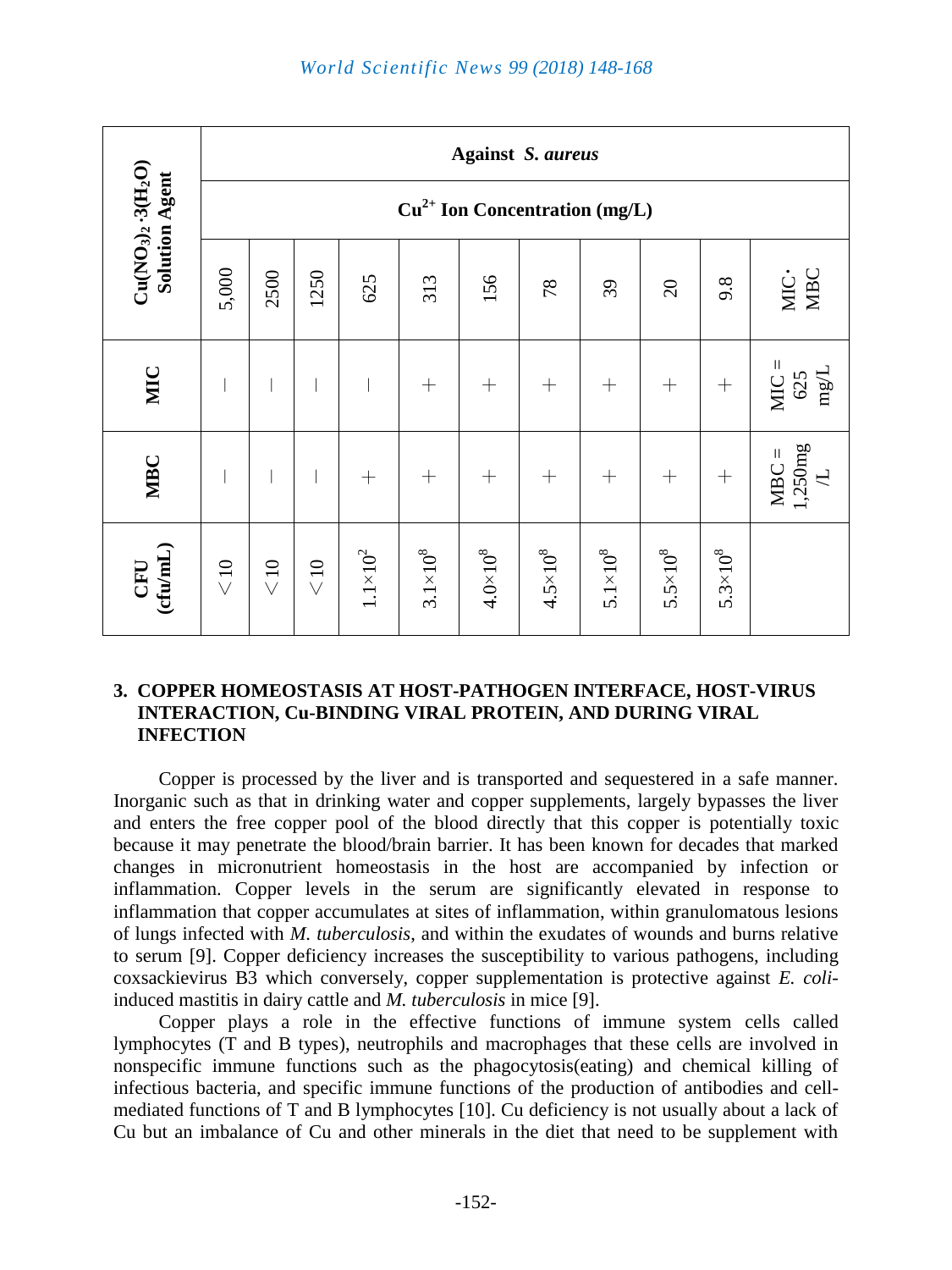minerals and failure to do so may inhibit their potential to produce and can lead to illness [10]. Defects in Cu homeostasis lead to human disease that Wilson's disease results from mutations in ATP7B, leading to hepatic and neuronal Cu accumulation, Wilson's disease frequently leads to liver malfunction, neurological defects, and Parkinson's disease frequently leads to liver malfunction, neurological defects, including movement disorders and depression that is managed by low Cu diets, chelation therapy or in extreme cases by liver transplant [11]. Whether Cu dysregulation is a cause or a consequence of these neurodegenerative diseases is under considerable study. Since both copper deficiency and copper excess produce adverse health effects, a dose-response modeling strategy for copper toxicity was proposed associated with both deficiency and excess that was applied to multiple studies of copperinduced toxicity, standardized with respect to severity of adverse health outcomes and selected on the basis of criteria reflecting the quality and relevance of individual studies which the existing toxicity data for copper excess or deficiency are effectively utilized in defining the limits of the homeostatic range in humans and other species [12].

Additional data are needed to better define the characteristics of dose-response relationships for copper-induced toxicity in relation to excess or deficiency [12]. The essential toxic nature of copper demands tight regulation of the copper homeostatic machinery to ensure that sufficient copper is present in the cell to drive essential biochemical processes prevent the accumulation to toxic levels which the tandem regulation of the copper uptake and detoxification pathways in response to the chronic presence of elevated concentrations of copper ions in the growth medium [13].

These results were that the nutritional and toxic copper metalloregulatory transcription factors Mac1p and Ace1p must sense and respond to copper ions in a dynamic fashion to appropriately regulate copper ion homeostasis and establish the requirement for a wild-type Mac1p for survival in the presence of toxic copper levels [13]. The intracellular trafficking of Cu to copper-dependent protein is fundamental to normal cellular metabolism. Copper proteins have diverse roles in electron transport and oxygen transportation, processes that exploit the easy interconversion of  $Cu^+$  and  $Cu^{2+}$  [2]. Host-virus interactions show that the mechanisms controlling cellular  $Cu^{2+}$  ions trafficking constitute natural antiviral barriers that this, together with the previously gathered broad knowledge of the role  $Cu^{2+}$  as a cofactor of viral proteins, suggests that the accessibility of copper ions in infected cells could be a potentially limiting factor in the virus life cycle.

The molecular mechanisms of this enigmatic interplay between viruses and the cellular systems that manage  $Cu^{2+}$  or  $Cu^{1+}$  flux based on this newly discovered type of host-virus interaction [14]. Further, modulation of host ROS metabolism becomes essential for viral infection that during host-virus interaction, ROS generation was associated with viral infection and specifically with induction of hallmarks of programmed cell death during the lytic phase of infection which inhibition of ROS production by application of a peroxidase inhibitor or an  $H_2O_2$  scavenger inhibited host cell death and reduced viral production [15]. Copper is an essential micronutrient for both pathogens and the animal hosts during viral infection, but copper can be toxic in cells due to its redox reaction and ability to disrupt active sites of metalloproteins. During infection, macrophages can attack invading microbes with high copper that this copper is also elevated at sites of lung infection which copper levels in serum rise during infection with a wide array of pathogens [16]. To defend against this toxic copper, the microbial intruder is equipped with a battery of copper detoxification defenses that promote survival in the host, including copper exporting ATPases and copper binding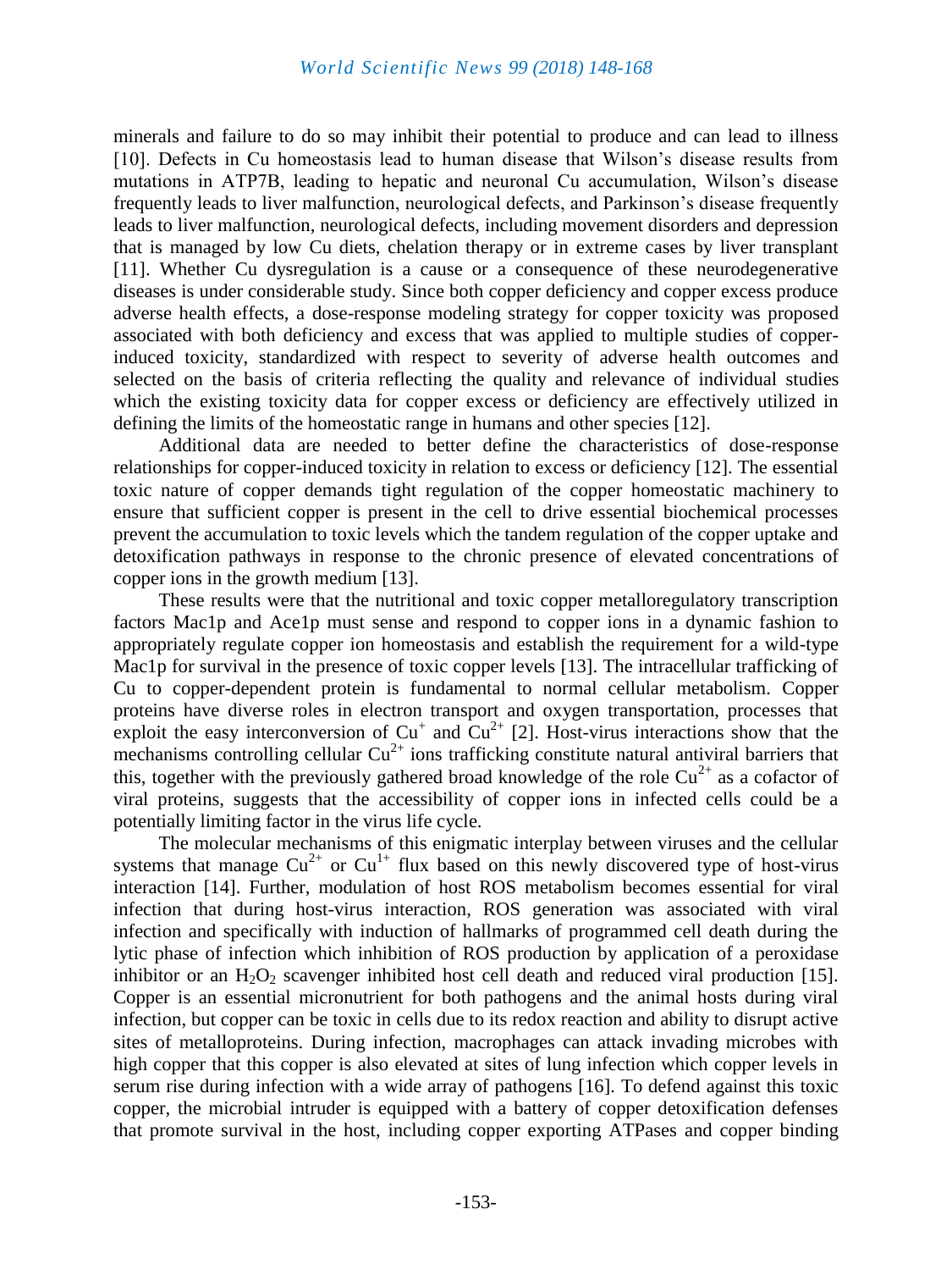metallothioneins that the animal host can thwart pathogen growth by limiting their copper nutrients, similarly to the well-documented nutritional immunity effects for starving microbes of essential Zn, Mn, and Fe micronutrients [16]. Both Cu deficiency and overload can result in abnormal cellular function or damages that given its central role in host-pathogen interaction, subtle alterations of copper homeostasis can occur in the infectious diseases which aim, from the host perspective, either to reduce the availability of respective metals to microbes or to use toxic copper accumulation to eliminate pathogen [17]. Copper(II) chloride dihydrate antiviral compound was tested for inhibitory effect on the replication during infection of dengue virus (DENV-2) in cell culture that the ratio of cytotoxic concentration 50  $(CC<sub>50</sub> = 5.03 \mu g/ml)$  to maximal inhibitory concentration  $50(IC<sub>50</sub> = 0.13 \mu g/ml)$  was measured [18]. Copper plays the prevention of copper toxicity, as a result increased reactive oxygen species (ROS) and oxidative damage to lipid, DNA, and proteins have been observed in clinical syndromes of severe copper deficiency and inhibition was attributed to released cupric ions which react with cysteine residues on the surface of the protease [18].

#### **4. DEACTIVATION OF VIRUS BY COPPER OXIDE NANOPARTICLES AND INACTIVATION OF VIRUS ON COPPER SURFACE**

Copper has potent virucidal properties, and copper's neutralization of infectious bronchitis virus, poliovirus, human immunodeficiency virus type 1(HIV-1), and other enveloped or nonenveloped single- or double-stranded DNA and RNA viruses has been reported that the capacity of copper oxide-containing filters reduced infections titers of a panel of viruses spiked into culture media which enveloped, nonenveloped, RNA, and DNA viruses were affected, suggesting the possibility of using copper oxide-containing devices to deactivate a wide spectrum of infectious viruses found in filterable suspensions [19], and that a novel means to inactivate HIV-1 in medium, may significantly reduce HIV-1 transmission from "mother to child" and /or through blood donations if proven to be effective in breast milk or plasma and safe for use [20]. In addition, the use of protective masks has been shown to reduce the spread of respiratory viruses, especially when used by individuals in enclosed spaces or in close contact with a person with influenza-like symptoms [21]. Thus, impregnation of copper oxide into respiratory protective face masks endows them with potent anti-influenza biocidal properties without altering their physical barrier properties.

The phenomena of contact killing that bacteria, yeasts, and viruses are rapidly killed on metallic copper surfaces, have been known, it is currently received renewed attention. Cupric ions are able to inactivate five enveloped or nonenveloped, single- or double-stranded DNA or RNA viruses that the virucidal effect of this copper is enhanced by the addition of peroxide which mixtures of  $Cu^{2+}$  ions and peroxide are more efficient than glutaraldehyde in activating Junin and herpes simplex viruses [22].

Research on antiviral activity of copper nanoparticles (CuNPs) is rarely found, because micrometric metal copper did not cause cell damage as compared with highly biocidal CuNPs at the same mass. However, easily oxidized copper oxide (CuO) nanoparticles (CuONPs) have been focused for viral activity. CuONPs are widely used as catalysts and semiconductors that the ability of CuONPs to reduce bacterial population and virus application is enhanced, releasing Cu ions required for optimum killing [23]. The CuONPs in doses (**<**400 ppm) are safe for biomedical application and no side-effects, but its high dose  $(\leq 400 \text{ ppm})$  is toxic [24]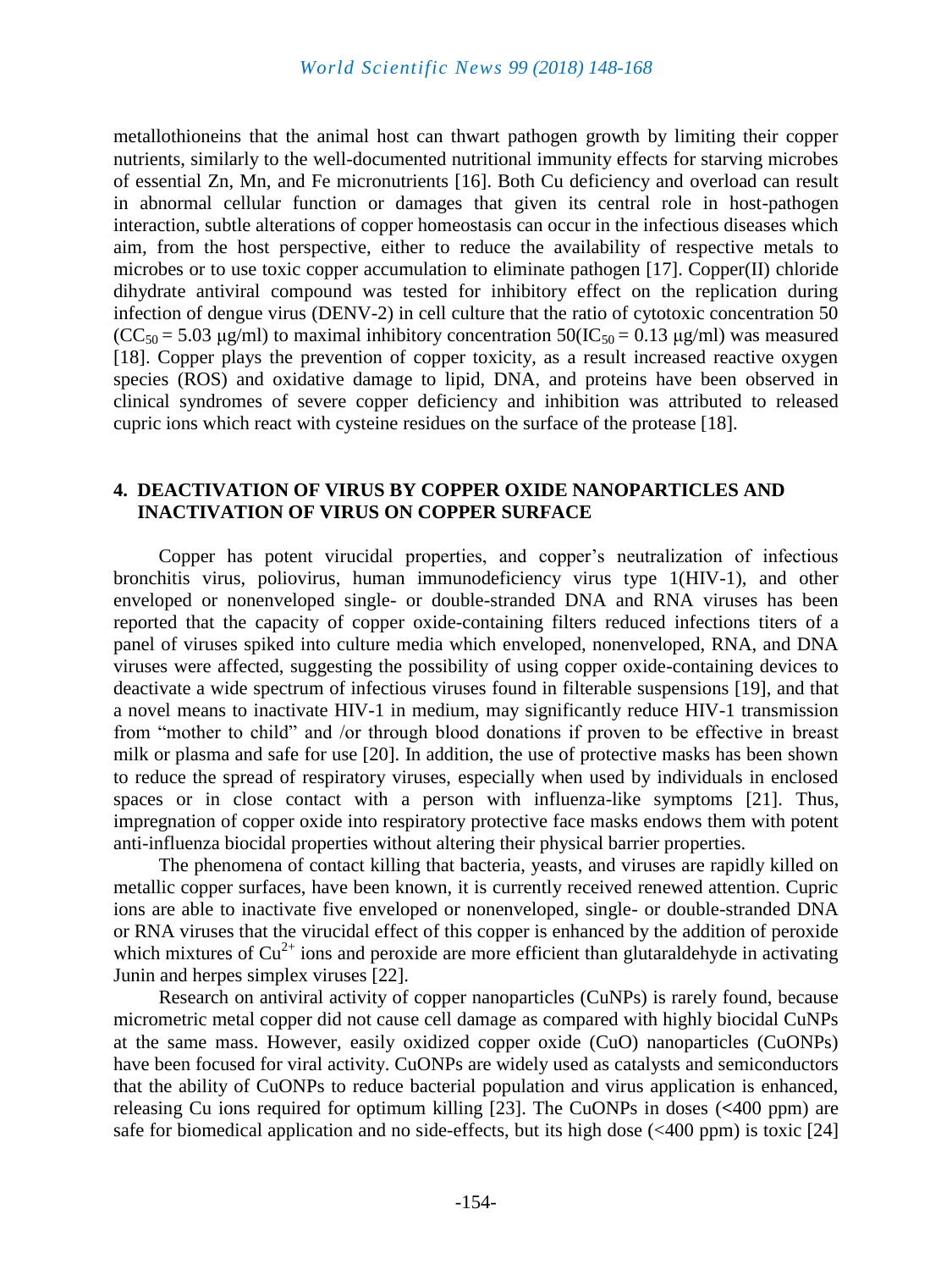and CuO NP inhalation could induce pulmonary fibrosis in C57BL/6 mice that there is an urgent need to prevent the adverse effects of CuONPs in human respiratory system [25]. Nanosized copper(I) iodide particles show inactivation activity against H1N1 influenza A virus subtitle that Cu(I) may be useful material for protecting against viral attacks and may be suitable for application such as filters, face masks, protective clothing, and kitchen clothes [26]. Further, Gold/Copper Sulfide core shell nanoparticles (Au/CuS NPs) exhibit variable virucidal efficacy against human norovirus (HuNoV) that viral capsid protein degradation and capsid damage appeared to be the mechanisms associated with inactivation [27]. The nanotechnology of nanosized metal preparations is important for medicine, sensor development, catalysis, and biological sciences. The other, viral nanoparticles is an emerging and highly interdisciplinary field in which viral nanoparticles(VNPs) are applied in diverse areas such as electronics, energy and next-generation medical devices [28]. Bioconjugation chemistries, mineralization strategies, and encapsulation techniques are allowed with all these techniques in hand, the potential applications of CuONPs and VNPs are limited only by the imagination.

The mechanism of copper-mediated inactivation of herpes simplex virus(HSV) is by which cupric ions oxidatively damage biomolecules that might be useful in the development of therapeutic antiviral agents [29]. Further, the rate of inactivation of norovirus on dry copper alloy surfaces was initially very rapid and proportional to copper content of alloy tested that the use of chelators and quenchers of reactive oxygen species (ROS) determined that  $Cu^{2+}$  and especially Cu<sup>+</sup> ions are still the primary effectors of toxicity, but quenching superoxide and hydroxyl radicals did not confer protection [30]. Copper surfaces can significantly reduce the number of infectious influenza A virus particles compared to the number found on surfaces made of the widely used material stainless steel that influenza A is a viral pathogen that cause significant mortality and morbidity, which the copper ions have an ability to disorder DNA by binding to and cross-linking between and within strands [31]. If similar mechanisms occurred with the negative-sense RNA genome in influenza A virus, then viral replication could be inhibited by cross-linked RNA damage [31]. Recent work has shed light on mechanistic aspects of contact killing that they are juxtaposed with the toxicity mechanisms of ionic copper and plasmid DNA is completely degraded after cell death by contact killing, preventing the transfer of resistance determinants between organism [32]. The mechanism of copper surface toxicity in virus following wet or dry surface contact could change with contaminated touch surfaces and these results highlight the importance of correct surface cleaning protocols to perpetuate copper ion release and prevent the chelation of ions by contaminants, which could reduce the efficacy of the surface [33].

## **5. VIRAL PREVENTION**

Metal alloys containing copper can destroy human norovirus, according to Applied and Environmental Microbiology, a Journal of the American Society for Microbiology. Specifically, the copper surfaces destroyed both the virus' genome, and its capsid, or protein shell. These copper surfaces can be used on high touch surfaces, like door knobs, hand rails, to prevent environmental transmission of the virus. Application of copper to prevent and control viral infection, thus prevent healthcare-associated infection (HCAI) that installing copper surfaces reduces the incidence of HCAI are required and the cost-effectiveness of such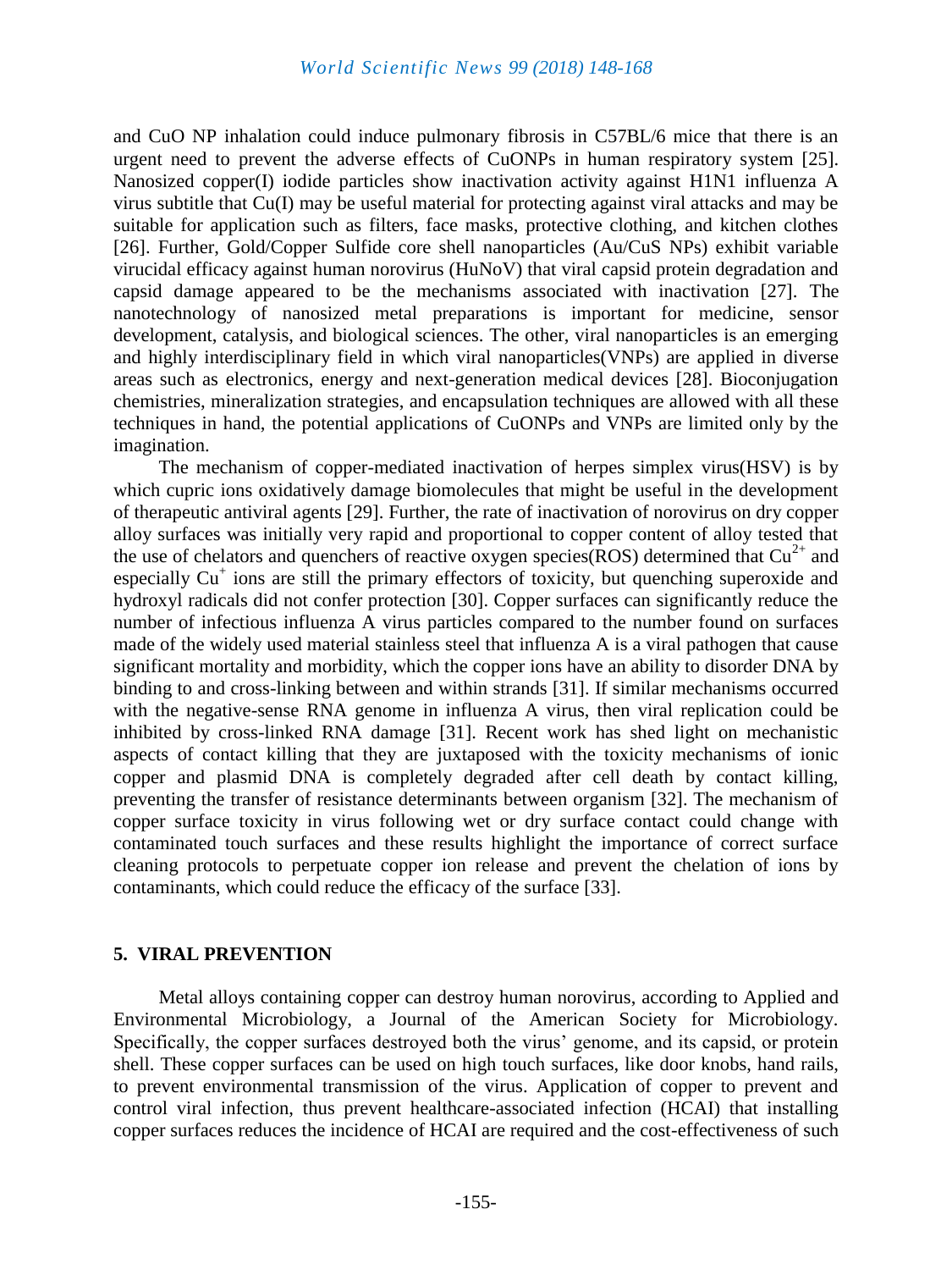intervention needs to be assessed [34]. Further, 8HQ(8-Hydroquinoline)-based compounds hold medicinal properties such as anticancer, antioxidant, antimicrobial, anti-inflammatory activities that many diseases arise from the loss of homeostasis including metal overload and deficiency, which are caused by abnormal metal metabolism or metal adsorption [35]. The 8HQ-metal chelation has been possessed for the effective prevention of viral infections.

## **6. ENTRY/UNCOATING / RELEASE / BUDDING**

Virus-mediated subjugation and modulation of host lipids during infection that the life cycle of most viruses proceeds through a series of basic steps: binding and internalization, fusion, uncoating, of the viral genome, its replication, assembly of new particles, and budding or release of the newly made viruses [36]. Inhibition of HIV replication initially targeted viral enzymes, which are exclusively by the virus and not present in the human cell. Antiretroviral drugs are used for the treatment of HIV-infected patients; the reverse transcriptase (RT) inhibitors, nucleoside inhibitors and nonnucleoside inhibitors, the protease inhibitors, the integrase inhibitor raltegravir, the fusion inhibit or enfuvirtide (T-20), and the chemokine receptor 5 antagonist maraviroc [37]. An integrin-binding disintegrin-like domain within human cytomegalovirus (HCMV) envelope glycoprotein B, a protein required for virus entry and fusion throughout the Herpeviridae that accept receptor criteria are met through the use of function-blocking integrin Abs,β1 integrin knockout mouse fibroblasts, and glycoprotein B disintegrin-like peptides, all of which support a critical role for integrins as HCMV entry receptors and signaling mediators acting during the penetration stage of the entry pathway [38]. Dual function of CD81 for influenza virus uncoating and budding has important roles that CD81 belongs to the family of tetraspanins and is expressed on both plasma and endosomal membranes [39].

Lipid rafts play critical roles in many aspects of the influenza A virus cycle that cholesterol is a critical structural component of lipid rafts, and depletion of cholesterol leads to disorganization of lipid raft microdomains whereby the effect of cholesterol depletion by methy-β-cyclodextrin (MβCD) treatment on influenza virus budding was investigated [40]. These results were shown that exogenous cholesterol increased lipid raft integrity, inhibited particle release, and partially restored the infectivity of the released virus particles, and disruption of lipid rafts by cholesterol depletion caused an enhancement of virus particles release from infected cells and a decrease in the infectivity of virus particles [40].

If tetherin is counteracted by small interfering RNA knockdown or expression of the HIV anti-tetherin factor, budding and release capability is bestowed upon an otherwise budding-deficient neuraminidase that budding-competent neuraminidase proteins possess anyet-unidentified means of counteracting the antiviral restriction factor tetherin and identify a novel way in which the influenza virus neuraminidase can contribute to virus release [41]. Furthermore, the divalent metal ion transporter (DMT1) release from the plasma membrane into extracellular vesicles may represent a novel mechanism which may be important for the regulation of the divalent metal ion transporter [42]. The copper-mediated transportassociated protein Ctr4 can form prion-like epigenetic determinants in *Schizosaccharomyces prombe* [43]. Thus, copper-mediated inhibitions of viral entry, uncoating, release, and budding along viral life cycle are only poorly characterized which appeared to be provided the molecular mechanism of the virus replications.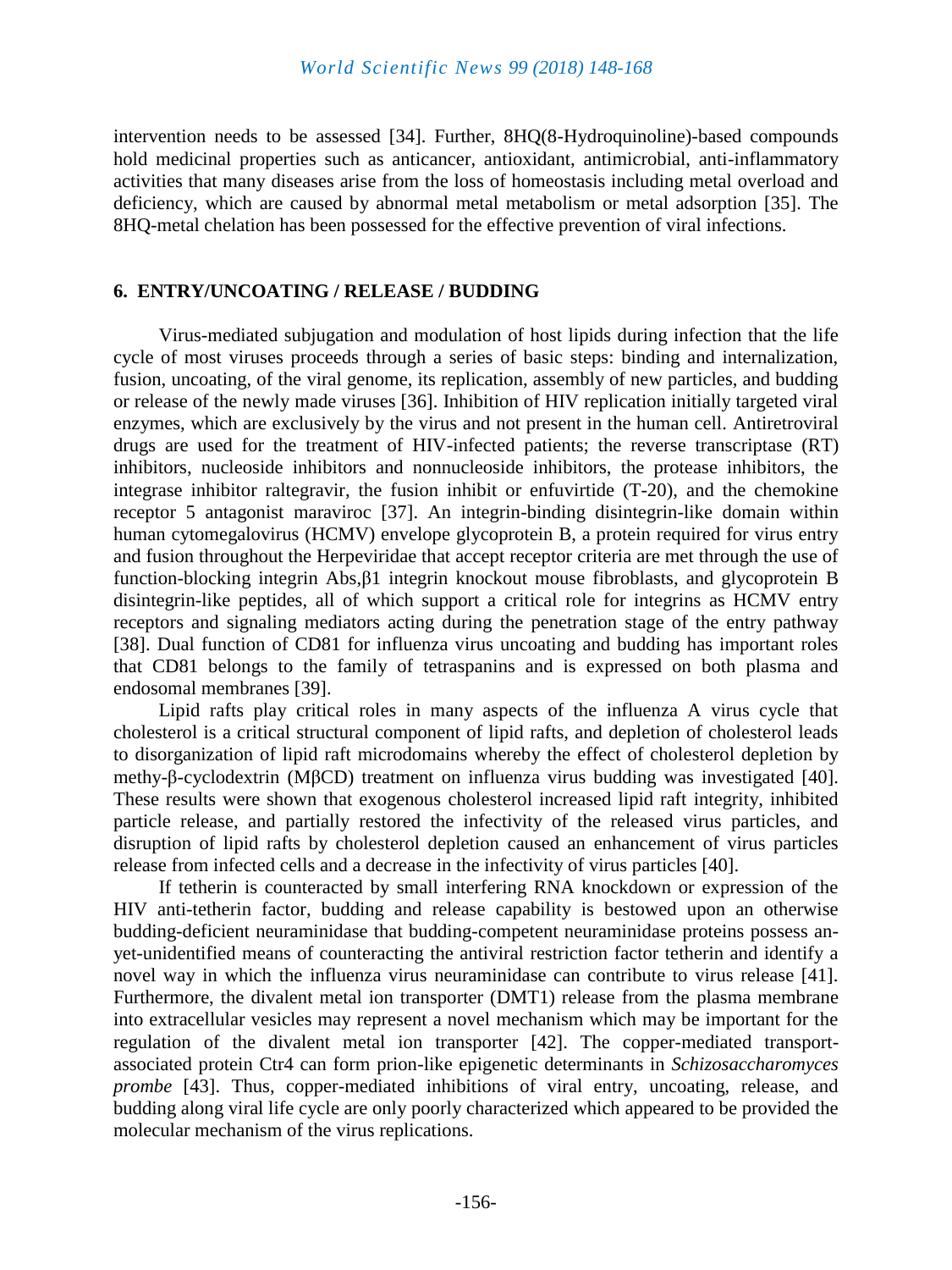## **7. REPLICATION**

The first encounter between a virus and a target cell occurs at plasma membrane that viruses first engage binding and entry receptors to initiate the infectious process which during infection, viruses subvert pre-existing cellular lipids and lipid signaling mechanisms for entry and trafficking, and once infection is initiated and viral genes expressed, extensive reprogramming of lipid synthesis and remodeling of lipid distribution serves to promote viral replication, assembly, and egress. The only inhibitory effect of Cu(II) bound to GI.NOH- $Cu(GI.NOH)$ <sub>2</sub> on the infectivity of extracellular virion was found which this is probably due to the observation that  $Cu(GI.NOH)$ <sub>2</sub> is localized in the extracellular space, a is best compartment specific for Cu(II), and thus, inhibiting the fusion between viral envelope and cell membrane, similarly to the inhibition of cell fusion obtained after action with 2-deoxy-Dglucose [44]. Thujaplicin-copper chelates inhibit influenza virus-induced apoptosis of MDCK cells and inhibit also virus replication and release from the infected cells [45]. Pyrrolidine dithiocarbamate (PDTC) as a metal ion binding agent inhibits the activity of the viral proteases of polyprotein processing and RNA replication of human rhinovirus (HRV) in a metal ion dependent way [46]. Divalent-metal-induced activation of non-structural proteins 3(NS3) helicase domain plays critical roles in NTP-dependent RNA unwinding and translocation during viral replication that a pre-activation state of NS3 helicase in complex with GTPγS, in which the triphosphate adopts a compact conformation in the presence of a divalent metal ions [47]. The effect of cellular copper on influenza A virus replication have been investigated that intracellular copper regulates the influenza virus life cycle, with potentially distinct mechanisms in specific cellular compartments [48]. These observations provide a new avenue for influenza virus pathogenesis.

## **8. DNA/RNA CLEAVING AND DEGRADING ACTIVITY**

The DNA or RNA genome is generally packaged with proteins into a compact structure, the capsid, which may be covered by additional layers of protein or membrane. Resveratrol (R), a plant polyphenol, is known to reduce Cu(II) to Cu(I) generating ROS that can cleave plasmid DNA. A paradoxical synergistic effect between R and Cu(II) whereby plasmid DNA cleaving/degrading activity of R-Cu increased progressively as the ratio of R to Cu was increased i.e., the concentration of Cu was successively reduced with respect to a fixed concentration R, the other, cleavage of plasmid DNA occurred at low molar ratio of R to Cu, at higher ratios, complete degradation of DNA was achieved, and by further increasing the ratio, whereby the concentration of Cu was reduced to very low levels, the DNA degrading activity of R-Cu was lost [49]. This paradoxical synergistic effect is seen with respect to eukaryotic genomic DNA and RNA. Approximately 0.05 mM concentrations of the metal chelating agents bathocuproine and bathophenanthroline disulphonic acid disodium salts, which form very stable complex with heavy-metal ions inhibited in vitro the RNA-dependent RNA polymerase activity associated with influenza and  $A/RI - s^+(H_2N_2)$  viruses in the presence of a large molar excess of  $Mn(II)$  and  $Mg(II)$  that the chelating agents may inhibit influenza virus-associated RNA polymerase activity by the formation of a ternary complex of enzymemetal-ligand [50].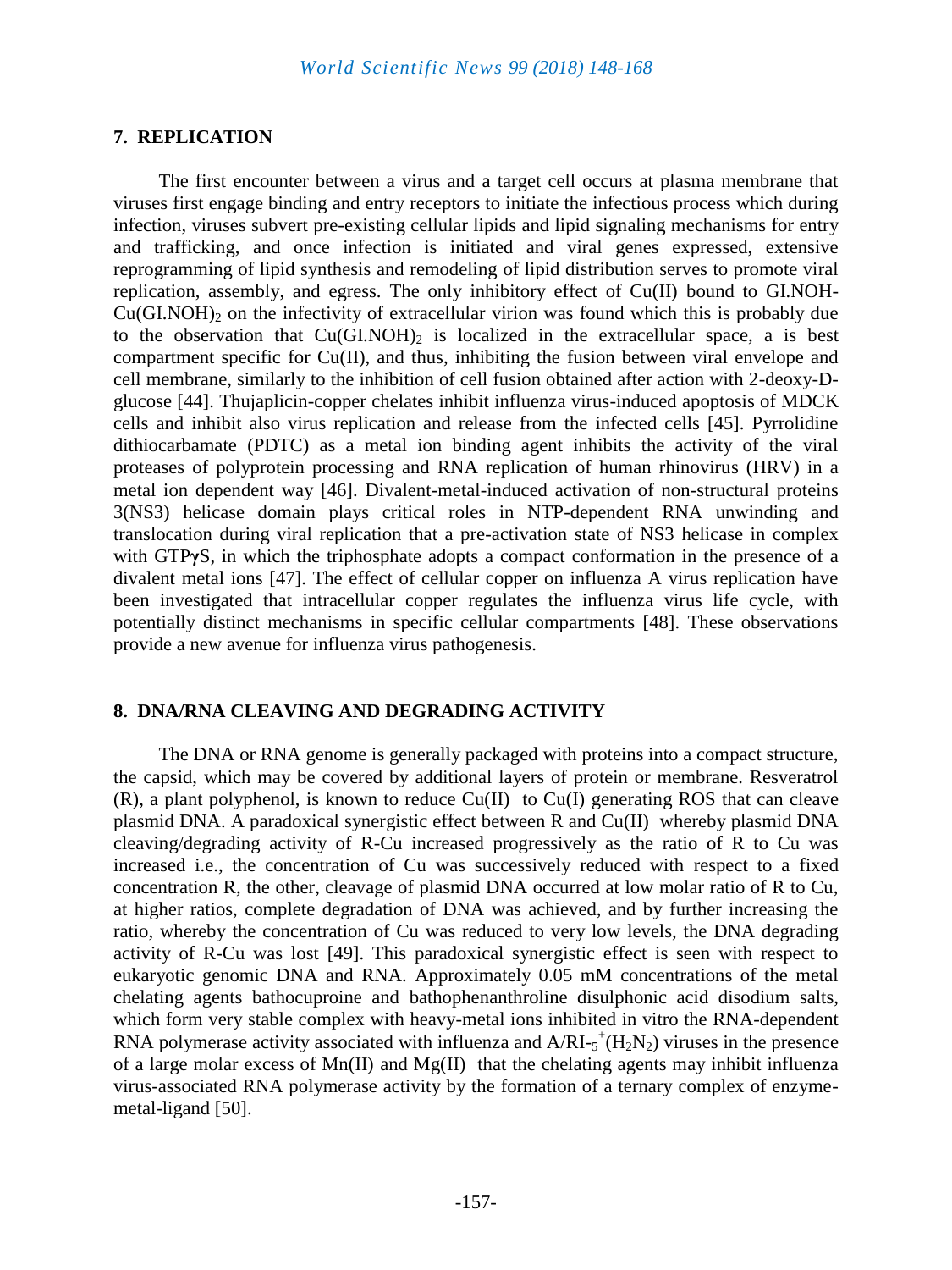#### **9. COPPER IONS INDUCED VIRAL mRNA DEGRADATION OR DECAY, Cu-METALLOENZYME, UBIQUITIN-MEDIATED CELLULAR PROTEINS, AND LYTIC VIRUS**

The HIV-1 acccessory protein Vpu is an 81-amino-acid (16-kDa) type I integral membrane phosphoprotein with Rev-dependent (late) expression kinetics that Vpu protein is the degradation of the viral receptor CD4 and enhancement of virion release which the presence of Vpu leads to the degradation of BST-2 via an endosome-lysosome degradation pathway [51]. This understanding the molecular mechanisms of both Vpu-dependent and independent mediated antagonism of BST-2 will be critical for therapeutic strategies that exploit this novel viral function. In cells, each targets translatable RNAs for cleavage and requires host Xrn1 gene to complete RNA degradation, although the mechanism of targeting and the position of the primary cleavage differ that multiple host shutoff factors have converged upon a common mRNA degradation pathway [52]. Several mammalian viruses encode factors promote mRNA degradation to globally regulate both host and viral gene expression which several antiviral pathways use RNA degradation as a vital restriction mechanism, and these host-encoded ribonucleases target and destroy viral RNA [53]. Human coronavirus 229E was rapidly inactivated on a range of copper alloys and Cu/Zn brasses were very effective at lower copper concentration that Cu(I) and Cu(II) moieties were responsible for the inactivation which was enhanced by ROS generation on alloy surfaces, resulting in even faster inactivation than was seen with nonenveloped viruses on copper [54]. In addition, rapid inactivation, irreversible destruction of viral RNA, and massive structural damage were observed, suggesting that control transmission of respiratory corona viruses [55]. Electron microscopy of purified MNV-1 that had been exposed to copper and stainless steel surfaces suggested that a massive breakdown of the viral capsid had occurred on copper that capsid integrity is compromised upon contact with copper, showing copper ion access to the vital genome [55,56].

During lytic infection, the virion host shutoff (Vhs) protein of HSV accelerates the degradation of both host and viral mRNAs that it helps redirect the cell from host to viral protein synthesis and facilitates the sequential expression of different vital genes which Vhs interacts with the cellular translation initiation factor eIF4H, and several point mutations that abolish its mRNA degradative activity also abrogate its ability to bind eIF4H [57]. Thus, these results suggest a mechanism for linking the degradation of an mRNA to its translation and for targeting Vhs to mRNAs to mRNAs and to regions of translation initiation. The results also indicate that mutations in an mRNA that affect its translation after the sites at which it is cut by Vhs and suggest that Vhs is directed to its preferred cut sites during translation initiation [58]. Nonsense-mediated mRNA decay (NMD) was originally coined to define a quality control that targets mRNAs with truncated open reading frames due to the presence of a premature termination codon which MMD appears to be involved, including homeostatic regulation of gene expression, development and differentiation, as well as viral defense [59]. Individual viral RNAs are often used as substrates for both replication and translation and can contain multiple, sometimes overlapping open reading frames that viral RNAs engage in a wide variety of interactions with both host and viral proteins to modify the activities of important cellular factors and direct their own trafficking, packaging, localization, stability, and translation [59]. Viral RNAs have developed features that mark them as potential targets of host RNA quality control pathways in which viral RNAs run afoul of the cellular mRNA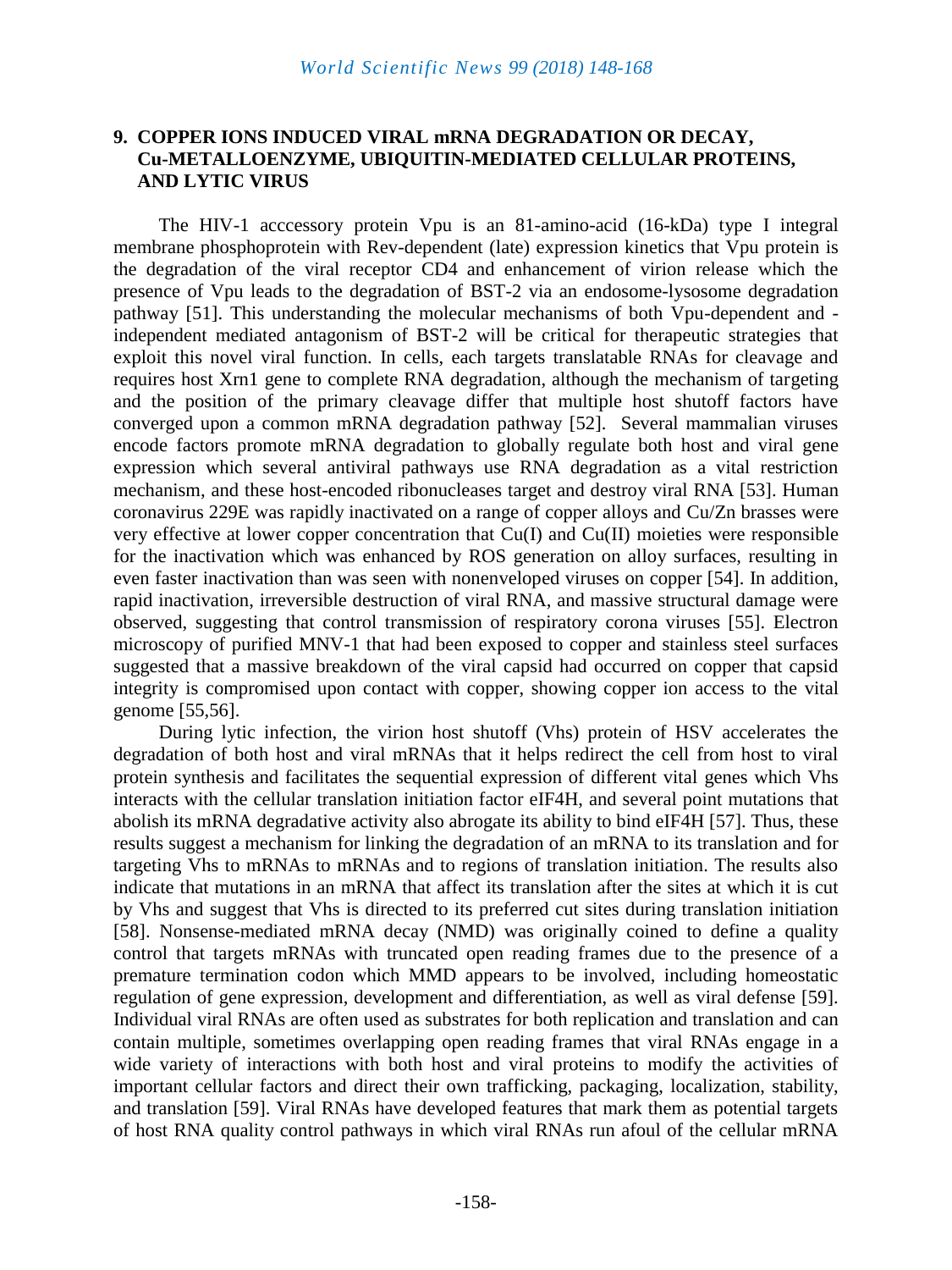quality control and decay machinery, as well as on strategies developed by viruses to circumvent or exploit cellular mRNA surveillance [60]. Vaccina virus (VACV) accelerates mRNA decay and limits activation of host defenses that VACV deficient in either decapping enzyme are effective oncolytic viruses which host antiviral enzyme PKR in non-tumorigenic cells compared to wild-type virus [61]. This established a new genetic platform for oncolytic VACV development that is deficient for a major pathogenesis determinant while retaining viral genes that support robust productive replication which VACV mutants unable to execute a fundamental step in virus-induced mRNA decay can be translated into a powerful antitumor therapy [61].

The oxidative degradation by a Cu-metalloenzyme [62], and ubiquitin-mediated degradation of cellular proteins in health and diseases [63] were exploited. The former requires the active site of GH61 revealed to contain a type copper and, uniquely a methylated histidine in the copper coordination sphere, thus providing an innovative paradigm in bioinorganic enzymatic catalysis. In the latter, several observations led to the prediction that degradation of intracellular proteins is highly specific process and must be carried out by different mechanism that half live of intracellular proteins vary from a few minutes to several days.

Copper can disrupt the lytic cycle of the Coccolithovirus,EhV86 that the glutathione content is consistent with increase in production of ROS on viral lysis, while increases in phytochelatin, PC content are likely linked to metal homeostasis and indicate that metal toxicity to the host was not affected by viral infection, in which Cu prevents lytic production of EhV86 by interfering with virus DNA synthesis through a transcriptional block, which ultimately suppresses the formation of ROS [64].

Lysins represent a novel class of anti-infectives derived from bacteriophage which lysins are bacterial cell wall hydrolytic enzymes that selectively and rapidly kill specific bacteria [65]. The mechanism of action of lysins is that bacteriophage viruses infected are distributed on the planet, forming part of the normal human microbiome which is estimated that there are phages  $10^{31}$  in the biosphere, representing over  $10^6$  distinct species. Whereby, the viral DNA is injected through the tail into the host cell, directing production of progeny phages in a life cycle that may take less than 30 min which these newly produced phages burst from the host bacterial cell and infect other host cells at the production of more phage [65].

Viral metagenomics could represent a potential source of recombinant protein with biotechnology value which in order to identify such proteins, a novel two-step screening technique was devised for cloning phage lytic enzymes from uncultured viral DNA. These two-step screenings result that these proteins include both Gram-positive-like and Gramnegative-like enzymes, as well as several atypical lysins whose predicted structure are less common among known phage which this study represents one of the first functional screens of a viral metagenomic population, and it provides a general approach for characterizing lysins from uncultured phage [66]. This phage lysin LysA2 has been reported as a phage lysin of the lytic profile of a non-tagged recombinant LysA2 against *Lactobacillus* strains [67]. With continued identification and characterization of phage lysins, the use of recombinant phage lysins may offer additional tools to help advance product development of live biotherapeutic products (LBPs) [67]. In addition, autophagy also plays for a virus replication that Tu elongation factor, mitochondrial(LBPs)-dependent autophagy was reduced in TUFMdeficient cells infected with avian influenza A virus, however, that autophagy remained consistent in virus-infected cell [68].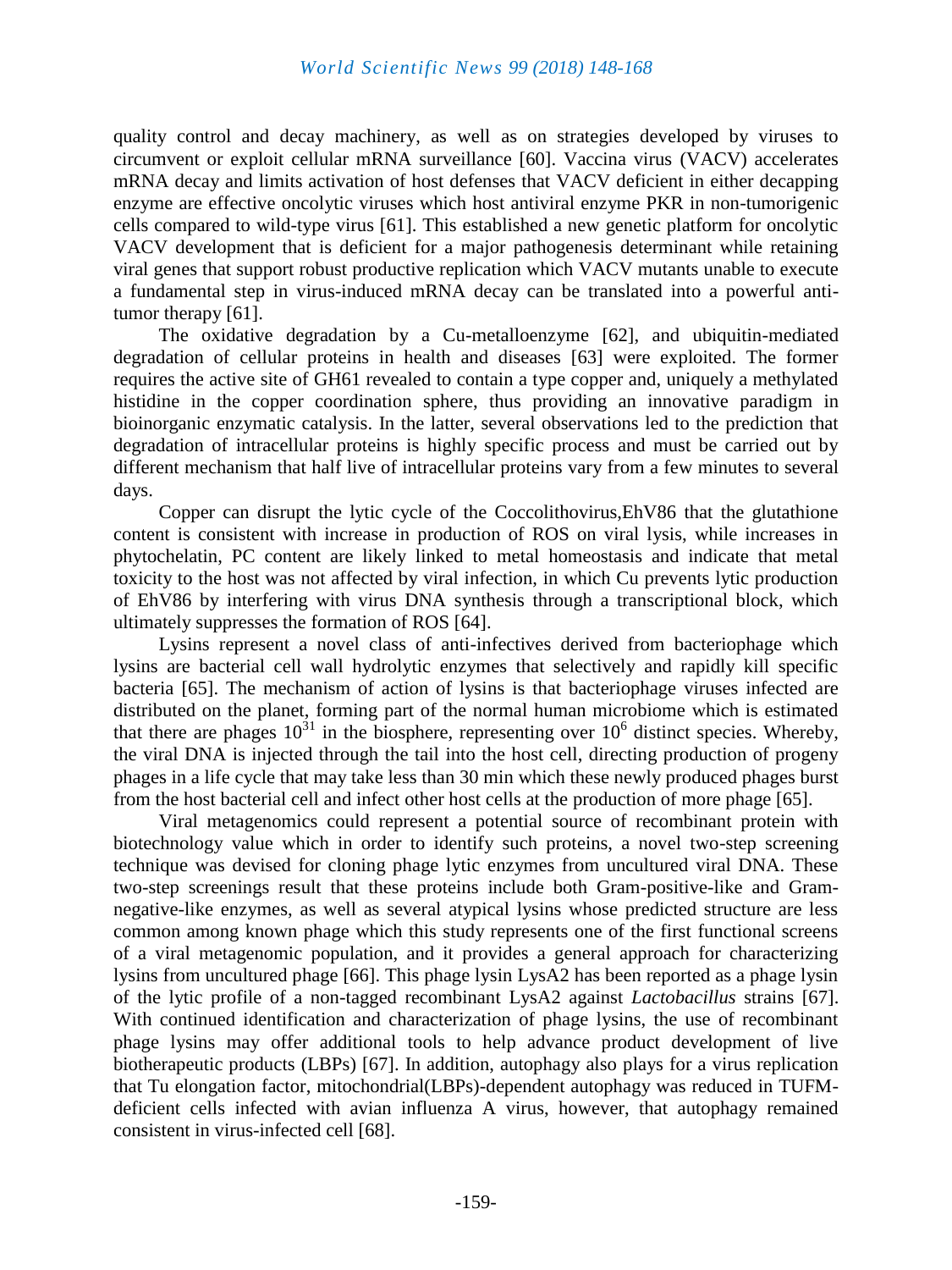These results suggest that TUFM acts as a host restriction factor that impedes aviansignature influenza A virus replication in human cells in a manner that correlates with autophagy.

## **10. COPPER INDUCED ROS PRODUCTION IN VIRUS, OXIDATIVE STRESS, AND VIRUS DEATH**

Reactive oxygen species(ROS) are well known for being both beneficial and deleterious that cellular metabolisms product different varieties of ROS as byproducts with the role of ROS in ribonucleic acid (RNA) virus pathogenesis which much evidences have accumulated over the past decade, suggesting that patients infected with RNA viruses are under chronic oxidative stress [69]. The Ni/GGH oxidative procedure was used to make covalent attachments to virion by trapping with a functionalized disulfide reagent that crosslinking of and coupling to viral capsid protein occur exclusively at adjacent tyrosine residues oxidations [70]. Regarding copper induced cellular toxicity, several mechanisms have been proposed based on the formations of ROS by free Cu ions as cupric and cuprous ions can participate in redox reactions in the followings:

| Super oxide anion generation: $\mathbf{O}_2 \rightarrow \mathbf{O}_2^-$     |                                                    |
|-----------------------------------------------------------------------------|----------------------------------------------------|
| Hydrogen peroxide production: $\cdot O_2^- + 2H^+ + e^- \rightarrow H_2O_2$ |                                                    |
| Haber-Weiss reaction:                                                       | $H_2O_2 + O_2^- \rightarrow \cdot OH + OH^- + O_2$ |
| Fenton reaction:                                                            | $Cu+ + H2O2 \rightarrow Cu2+ + OH- + ·OH$          |
| Reduction to $Cu(II)$ :                                                     | $Cu^{2+} + O_2^- \rightarrow Cu^+ + O_2$           |

The pathogenesis of influenza virus infection is also related to oxidative stress. However, the role of endogenic genes with antioxidant effect in the control of influenza H5N1 viruses had been studied that the H5N1 infection in lung epithelial cells decreased Cu/Zn superoxide dismutase (SOD1) expression at mRNA and protein levels [71]. Therefore, this study showed the role of SOD1 in the replication of H5N1 replication in epithelial cells that pharmacological modulation or targeting SOD1 may open a new way to fight H5N1 influenza virus.

## **11. COPPER COMPLEX AND COPPER CHELATION ENHANCE ANTIVIRAL EFFICACY**

Chelation enables metals to be transported to or from vulnerable target site, and to hinder or facilitate their carcinogenic potential that in the reverse sense, metals are capable of ligand scavenging via complexation or mixed complex formation. Since reverse transcriptase enzyme inhibits the growth and replication of RNA tumor viruses, zinc metallo-protein nature of reverse transcriptase was reported, using a metal-chelating agent-isoniazid, one of the most potent antitubercular drugs – on which to chelate the zinc ion out of the enzyme to render it inactive, thereby inhibit the viral life cycle [72]. Here, culminated in the use of isoniazid and its copper complex for the specific inhibition of reverse transcriptase as well as the elucidation of the underlying mechanism of this inhibition [72].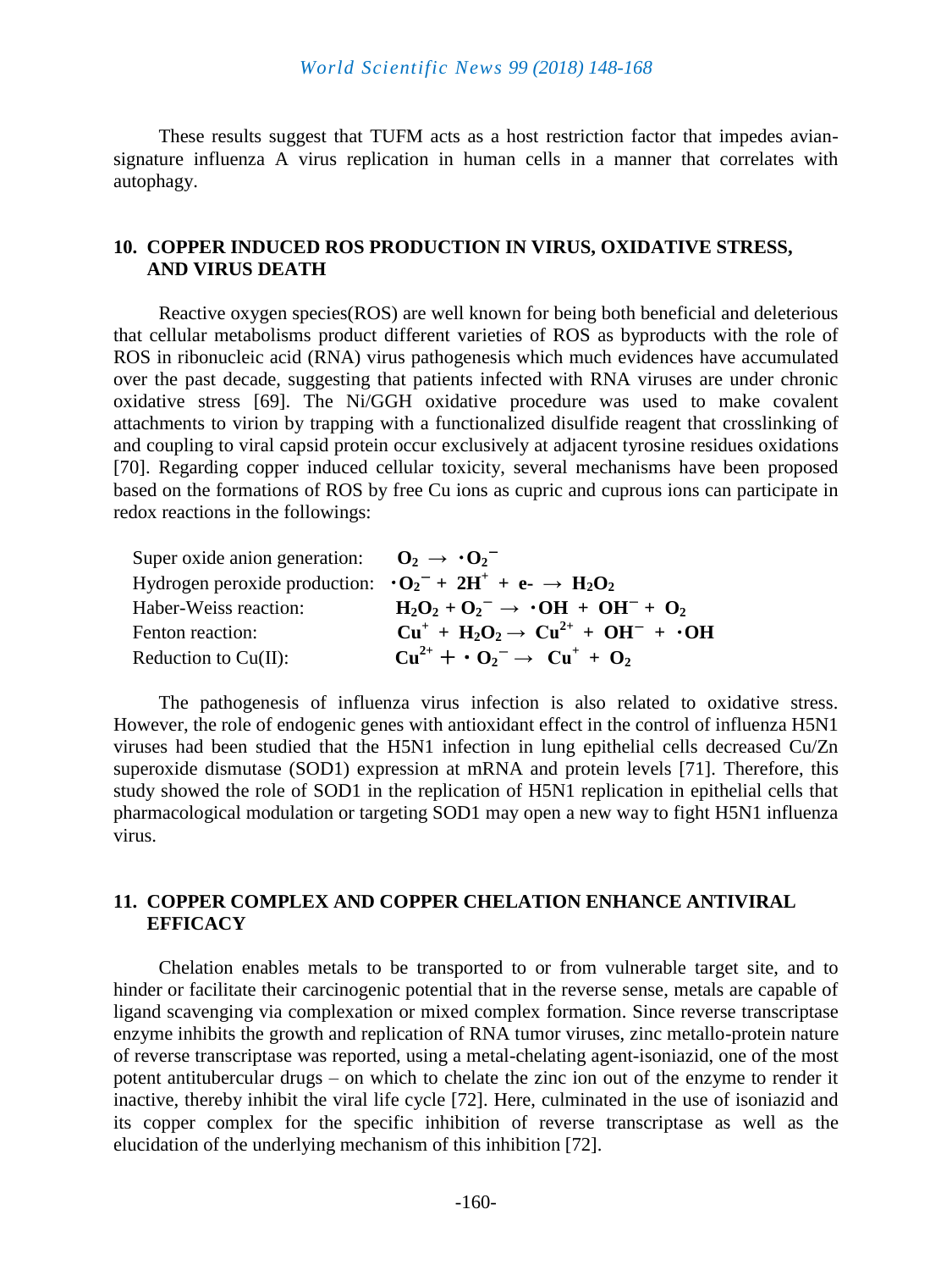| <b>Table 2.</b> Antiviral activities of $Cu(II)$ ion solutions in viral prevention, entry and |  |
|-----------------------------------------------------------------------------------------------|--|
| fusion, uncoating, replication, release and budding along viral life cycle                    |  |

| $Cu2+$<br>ions | Antiviral Activities of Cu <sup>2+</sup> Ion Solution along Viral Life Cycle                    |                                                                      |                                                                                                |                                                                                                                                                          |                                                                                                                                         |                                                                                                                                                                                                                                                                                                                                                                                                                                                        |                                                                                                                                                           |  |  |  |
|----------------|-------------------------------------------------------------------------------------------------|----------------------------------------------------------------------|------------------------------------------------------------------------------------------------|----------------------------------------------------------------------------------------------------------------------------------------------------------|-----------------------------------------------------------------------------------------------------------------------------------------|--------------------------------------------------------------------------------------------------------------------------------------------------------------------------------------------------------------------------------------------------------------------------------------------------------------------------------------------------------------------------------------------------------------------------------------------------------|-----------------------------------------------------------------------------------------------------------------------------------------------------------|--|--|--|
|                | <b>Viral</b><br><b>Prevention</b>                                                               | Adsorbtion/<br>Entry/<br><b>Fusion</b>                               |                                                                                                | Uncoating<br>Replication                                                                                                                                 | <b>DNA/RNA</b>                                                                                                                          | <b>mRNA</b><br>Degradation<br>/Decay                                                                                                                                                                                                                                                                                                                                                                                                                   | <b>Release</b><br>and<br><b>Budding</b>                                                                                                                   |  |  |  |
| $Cu2+$         |                                                                                                 |                                                                      | $OH^-$ , $H_2O_2$                                                                              |                                                                                                                                                          | $OH^-$ , $H_2O_2$                                                                                                                       | $\longrightarrow$ Cu <sup>2+</sup> , Cu <sup>+</sup> $\longrightarrow$ Cu <sup>+</sup> , Cu <sup>2+</sup> $\longrightarrow$ Cu <sup>2+</sup> , Cu <sup>+</sup> $\longrightarrow$ Cu <sup>+</sup> , Cu <sup>2+</sup> $\longrightarrow$ Cu <sup>2+</sup> , Cu <sup>+</sup> $\longrightarrow$ Cu <sup>+</sup> , Cu <sup>2+</sup><br>$O_2^-$ , $H_2O_2$   $O_2^-$ , $O$ H,   $O_2^-$ , $H_2O_2$   $O_2^-$ , $O$ H,   $O_2^-$ , $H_2O_2$   $O_2^-$ , $O$ H, | $OH^-$ , $H_2O_2$                                                                                                                                         |  |  |  |
|                | · 8HQ-metal<br>chelation<br>possesses<br>the effective<br>prevention<br>of viral<br>infections. | · Integrins as<br>entry<br>receptors<br>$(Cu^{2+}$ ions<br>addition) | ·Glycol-<br>proteins<br>inhibition of<br>uncoating<br>· Inhibition of<br>CD81 for<br>uncoating | · Intracellular<br>copper<br>influenza A<br>virus<br>·PDTC and<br>Thujaplicin-<br>Cu chelates<br>replication<br>· Influenza A<br>virus on<br>cellular Cu | $\cdot$ DNA<br>degrading<br>activity of<br>$R$ -Cu<br>· Destruction of<br>Capsid by<br>Cu alloy<br>$\cdot$ PDTC<br>inhibition<br>of RNA | $\cdot$ mRNA<br>degrading<br>on stainless steel<br>and CuZn alloy<br>· Cu-Metallo-<br>enzyme oxidative<br>degradation<br>$\cdot$ Cu(I) generating<br><b>ROS</b><br>· Capsid protein<br>degradation by<br>Au/CuSNPs                                                                                                                                                                                                                                     | Thujaplicin-Cu<br>chelates<br>inhibit<br>release<br>· Divalent<br>metal ion<br>transporter<br>inhibit<br>budding<br>· Inhibition<br>of CD81<br>of budding |  |  |  |

Copper chelation is currently being investigated as an antiangiogenic and antineoplastic agent diagnosed with cancer that herpes simplex virus-derived oncolytic viruses (oHSV) are being evaluated for safety and efficacy in patients, but several host barriers limit their efficacy. Copper-chelating agent (ATN-224) can reduce serum-mediated inhibition of oHSV, resulting in improved oHSV's serum stability and therapeutic efficacy [73]. Copper chelates activate the Th1 cellular immune response, enhancing immune processes in the body and protecting it against infection that the use of copper-chelates increases the response of peripheral blood T lymphocytes to stimulation by mitogens, which include copper [73]. Further, feed supplementation of copper sulphates and copper-glycine chelates intensely absorbed in the intestines in conjunction with phytase may lead to the development of local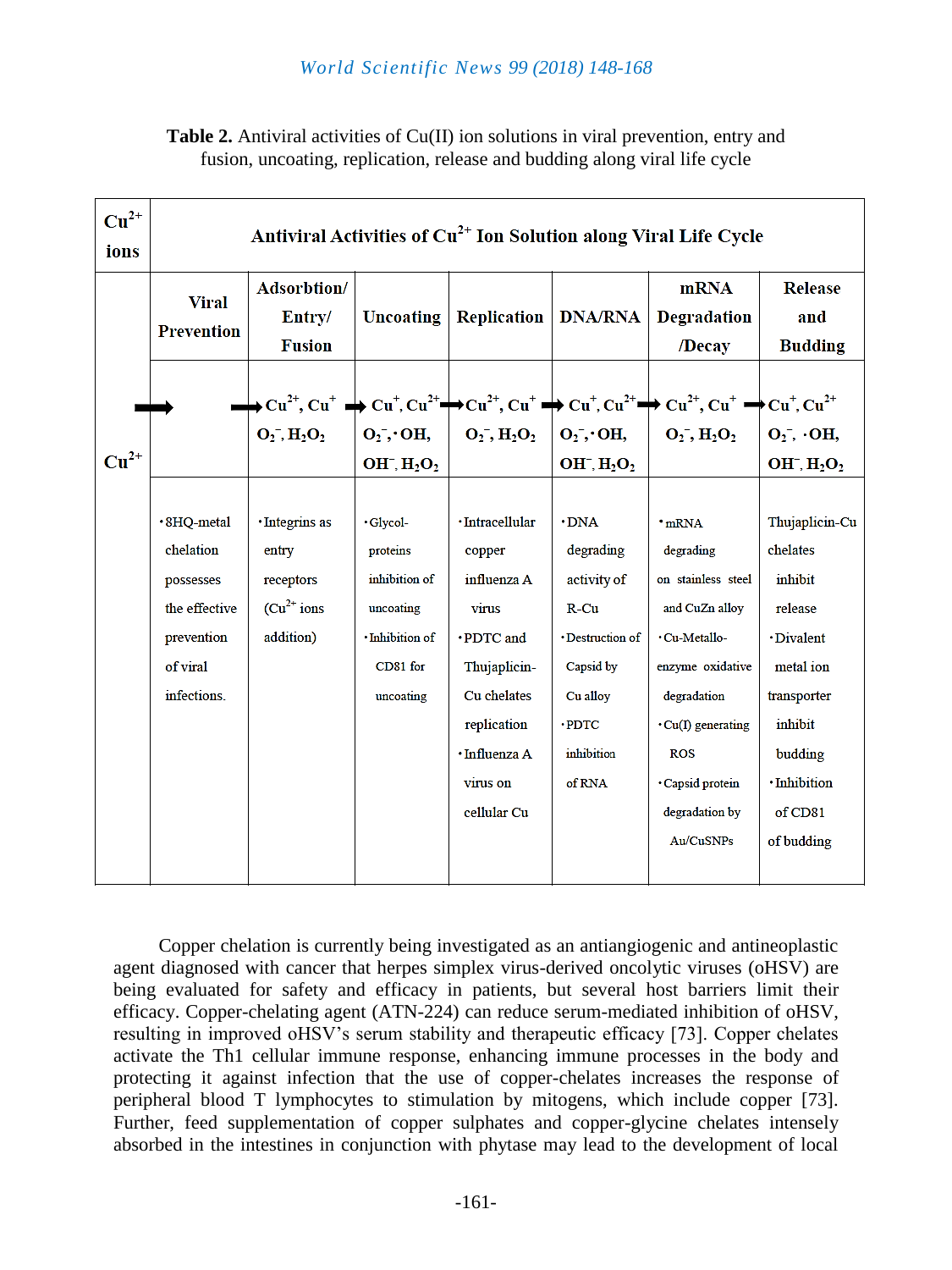inflammation in the stomach and intestines, increasing susceptibility to infection [74]. In addition, challenges associated with metal chelation therapy have been carried out attractively for Alzheimer's diseases that the term "metal targeted strategies" brain metal redistribution rather than brain metal scavenging and removal is the major goal of this type of intervention [75].

As mentioned above, antiviral activities of  $Cu^{2+}$  ion solutions are summarized in **Table 2** that shows in viral prevention, entry and fusion, uncoating, replication, release and budding along viral life cycle.

#### **12. CONCLUSIONS**

Copper has potent virucidal properties, and copper's neutralization of infectious bronchitis virus, poliovirus, human immunodeficiency virus type 1(HIV-1), and other enveloped or nonenveloped single- or double-stranded DNA and RNA viruses.

Easily oxidized copper oxide (CuO) nanoparticles (CuONPs) are widely used as catalysts that the ability of CuONPs to reduce bacterial population and virus application is enhanced. Nanosized copper(I) iodide particles also show inactivation activity against H1N1 influenza virus and Gold/Copper Sulfide core shell nanoparticles (Au/CuS NPs) exhibit variable virucidal efficacy against human norovirus (HuNoV) with inactivation of viral the capsid protein degradation and capsid damage.

Virus-mediated subjugation and modulation of host lipids during infection that the life cycle of most viruses proceeds through a series of basic steps: binding and internalization, fusion, uncoating, of the viral genome, its replication, assembly of new particles, and budding or release of the newly made viruses. Inhibition of HIV replication initially targeted viral enzymes, which are exclusively by the virus and not present in the human cell. Several mammalian viruses encode factors promote mRNA degradation to globally regulate both host and viral gene expression which several antiviral pathways use RNA degradation as a vital restriction mechanism, and these host-encoded ribonucleases target and destroy viral RNA.

The oxidative degradation by a Cu-metalloenzyme and ubiquitin-mediated degradation of cellular proteins had been exploited. Human coronavirus was rapidly inactivated on a range of copper alloys and Cu/Zn brasses were very effective at lower copper concentration that Cu(I) and Cu(II) moieties were responsible for the inactivation which was enhanced by ROS generation on alloy surfaces. The mechanism of copper-mediated inactivation of herpes simplex virus(HSV) is by which cupric ions oxidatively damage biomolecules.

Lysins exhibit a novel class of anti-infectives derived from bacteriophage which lysins are bacterial cell wall hydrolytic enzymes that selectively and rapidly kill specific bacteria. The mechanism of action of lysins is that bacteriophage viruses infected are distributed on the planet, forming part of the normal human microbiome. Copper can disrupt the lytic cycle of the Coccolithovirus, EhV86 that the glutathione content is consistent with increase in production of ROS on viral lysis.

Regarding copper induced cellular toxicity, several mechanisms have been proposed based on the formations of ROS by free Cu ions as cupric and cuprous ions can participate in redox reactions: Superoxide anion generation**,** hydrogen peroxide production, Haber-Weiss reaction, Fenton reaction, and reduction to Cu(II). ROS ( $O_2^-$ ,  $\cdot$ OH, OH<sup>-</sup>), Cu<sup>+</sup> and H<sub>2</sub>O<sub>2</sub> play the important roles for viral inactivations.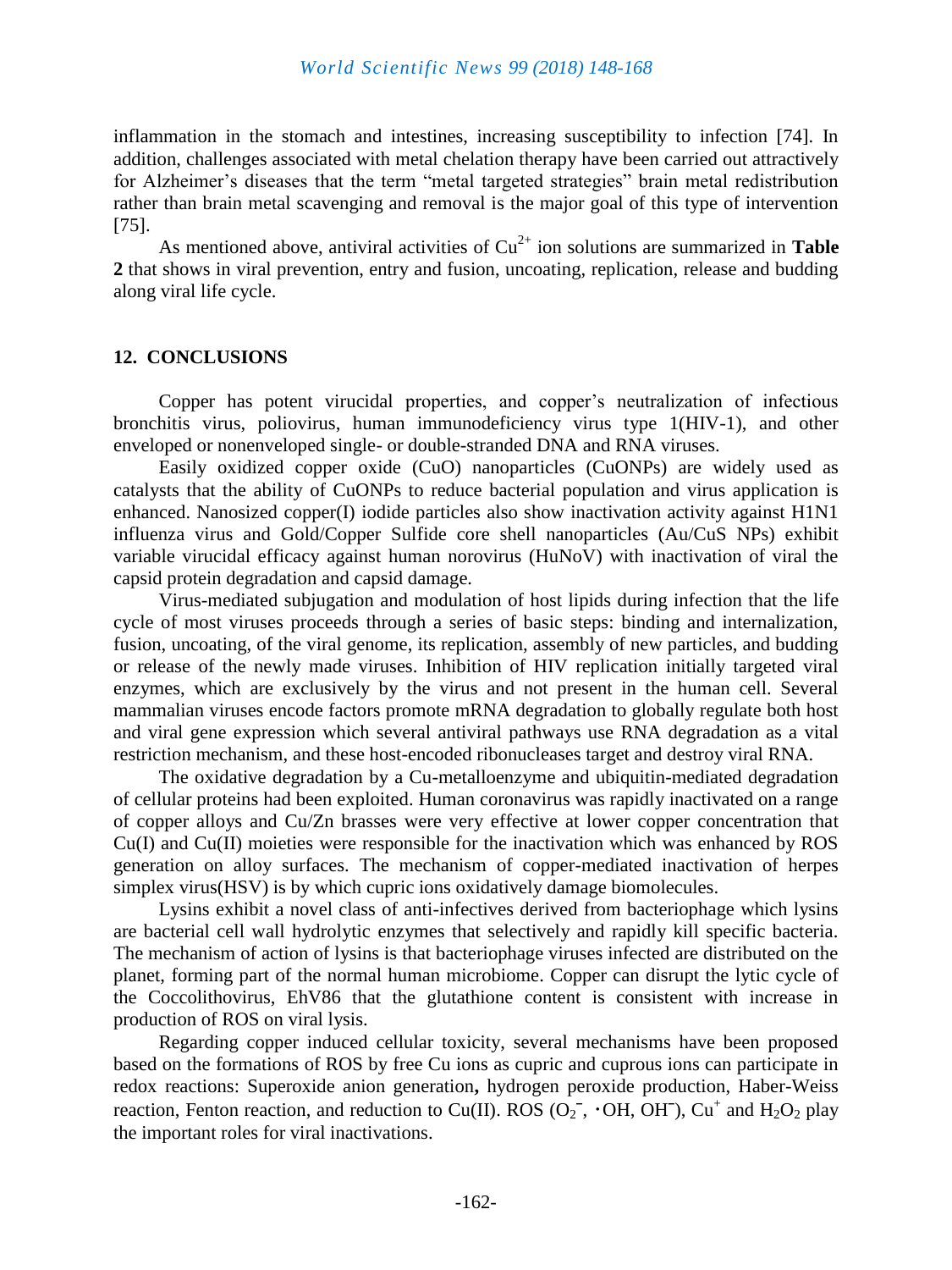Copper-chelating agent (ATN-224) can reduce serum-mediated inhibition of herpes simplex virus-derived oncolytic viruses (oHSV) resulting in improved oHSV's serum stability and therapeutic efficacy. Thujaplicin-copper chelates inhibit influenza virus-induced apoptosis of MDCK cells and inhibit also virus replication and release from the infected cells. Pyrrolidine dithiocarbamate (PDTC) as a metal ion binding agent inhibits the activity of the viral proteases of polyprotein processing and RNA replication of human rhinovirus (HRV) in a metal ion dependent way. Thus, copper complex and copper chelation enhance antiviral efficacy.

## **References**

- [1] Mario Manto. Abnormal Copper Homeostasis: Mechanisms and Roles in Neurodegeneration, *Toxics*, 2 (2014) 327-345.
- [2] Josko Osredkar and Natasa Sustar; Copper and Zinc, Biological Role and Significance of Copper/Zinc Imbalance, *Journal of Clinical Toxicology*, S3:001 (2011) p. 1-18
- [3] Amab Gupta and Svetlana; Human copper transporters: mechanism, role in human diseases and therapeutic potential, *Future Med Chem.* 1(6), September 1:(2009) 1125- 1142.
- [4] Isidoros Iakovidis, Ioannis Delimaris, and Stylianos M. Piperakis: Copper and Its Complexes in Medicine: A Biochemical Approach, *Molecular Biology International,* 2011 (2011) 13 pages.
- [5] Nuria Verdaguer, Diego Ferrero and Mathur R.N. Murthy: Viruses and viral proteins, *IUCrJ,* 1 (2014) 492-504.
- [6] U.C. Chaturvedi, Richa Shrivastava and R.K. Upreti: Viral infections and trace elements: A complex interaction, *Current Science,* 87, No. 11 (2004) 1536-1554.
- [7] T. Ishida: Bacteriolysis of  $Cu^{2+}$  ion solution in bacterial cell walls/cell membrane and DNA base-pairing damage, *Biomedical Research on Trace Element,* 27(4) (2016) 151- 161.
- [8] T. Ishida; Mechanism of Antibacterial Activities of Cu(II) Ions against *Staphylococcus aureus* and *Escherichia coli* on the Ground of Results Obtained from Dilution Medium Method, *Virology & Immunology Journal,* Vol. 1, Issue 3 (2017) 1-8 page.
- [9] Victoria Hodgkinson and Michael J.Petris: Copper Homeostasis at the Host-Pathogen Interface, *Journal of Biological Chemistry,* 287, April (2012) 13549-13555.
- [10] Murray Woodbury DVM, MSc, MSc: Copper Balance in Bison- Are you Bison Getting Enough ? *Epidemiology,* (2006) 1-6pages.
- [11] Richard A. Festa and Dennis J. Thiele: Copper: An essential metal in biology, *Current Biology*, 21, No. 21 (2011) 7 pages.
- [12] Bonnie Ransom, Marc Solioz, Daniel Krewski et al: Copper and human health: Biochemistry, genetics, and strategies for modelling dose-response relationships, *Journal of Toxicology and Environmental Health, Parts B,* 10 (2007) 157-222.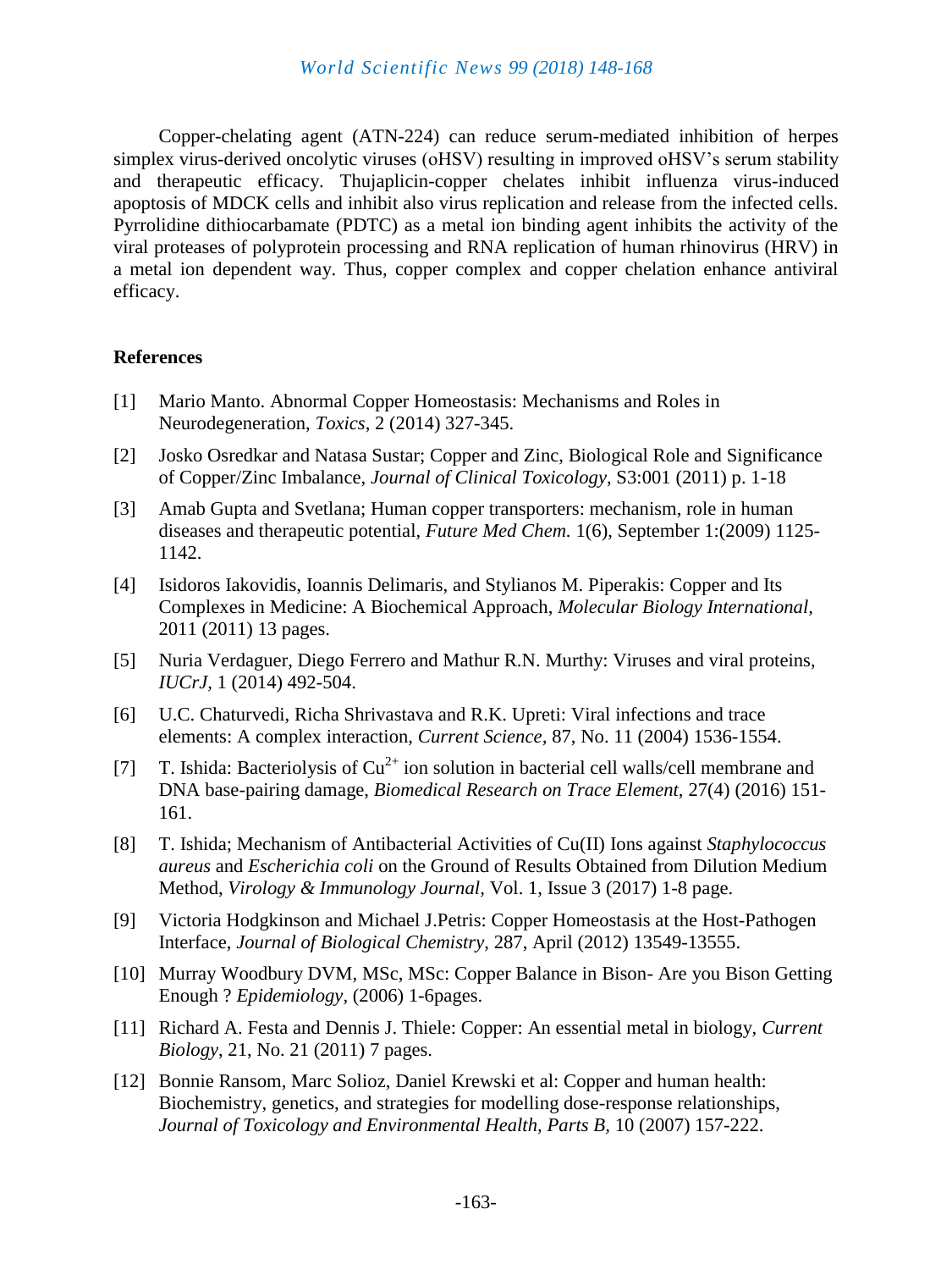- [13] Maria Marjorette O. Pena, Ketth A. Koch, and Dennis J. Thiele: Dynamic regulation of copper uptake and detoxification genes in *Saccharomyces cerevisiae*, *Molecular and Cellular Biology,* 18, No. 5 (1998) 2514-2523.
- [14] Cissy X. Li, Julie E. Gleason, Sean X. Zhang, et al: *Candida albicans* adapts to host copper during infection by swapping metal cofactors for superoxide dismutase, *PNAS,* 8 (2015) E5336-E5343.
- [15] Uri Sheryn, Shilo Rosenwasser, Shifra Ben-Dor et al: Modulation of host ROS metabolism is essential for viral infection of a bloom-forming coccolithophore in the ocean, *International Society for Microbial Ecology,* 10 (2016) 1742-1754.
- [16] Angelique N. Besold, Edward M. Culbertson, and Valeria C. Culotta: The Yin and Yang of Copper During Infection, *J Biol Inorg Chem.* 21(2) (2016) 137-144.
- [17] G. Weiss, P.L. Carver: Role of divalent metals in infectious disease susceptibility and outcome, Clinical Microbiology and Infection, 24(2018)16-23.
- [18] Tegue Hari Sucipto, Siti Churrotin, Harsasi Setyawati et al: Antiviral activity of copper(II) chloride dihydrate against dengue virus type-2 in vero cell, *Indonesian Journal of Tropical and Infectious Diseases*, 6, No. 4 (2017) 84-89.
- [19] G. Borkow, R.W. Sidwell, D.F. Smee et al: Neutralizing viruses in suspensions by copper oxide-based filters, *Antimicrobial Agents and Chemotherapy,* 51, No. 7 (2007) 2605-2607.
- [20] Gadi Borkow, Humberto H. Lara, Chandice Y. Covington et al: Deactivation of HIV type 1 in medium by copper oxide-containing filters, *Antimicrobial Agents and Chemotherapy,* 52, No. 2 (2008) 518-525.
- [21] G. Borkow, S.S. Zhou, T. Page, J. Gabbay: A novel anti-influenza copper oxide containing respiratory face mask, *PLOS ONE,* 5, Issue 6 (2010) 1-9 pages.
- [22] Jose-Luis Sagripanti, Licia B. Routson, and C. David Lytle: Virus inactivation by copper or iron ions alone and in the presence of peroxide, *Applied and Environmental Microbiology,* 59, No.12 (1993) 4374-4376.
- [23] G. Ren, D. Hu, E.W.C. Cheng, et al. Characterisation of copper oxide nanoparticles for antimicrobial applications, *International Journal of Antimicrobial Agents,* 33 (2009) 587-590.
- [24] A. Mohammadyari, S.T. Razavipour, M. Mohammadbeigi et al: Explore in-vivo toxicity assessment of copper oxide nanoparticle in Wister rats, *Journal of Biology and Today's World*, 3(6)(2014)124-128.
- [25] X. Lai, H. Zhao, Y. Zhang, K. Guo et al: Intranasal delivery of copper oxide nanoparticles induces pulmonary toxicity and fibrosis in C57BL/6 mice, *Scientific Reports,* 8 (2018) 1-10 pages
- [26] Y. Fujimori, T. Sato, T. Hayata et al: Novel antiviral characteristics of nanosized copper(I) iodide particles showing inactivation activity against 2009 Pandemic H1N1 influenza virus, *Applied and Environmental Microbiology,* 78(4) (2011) 951-955.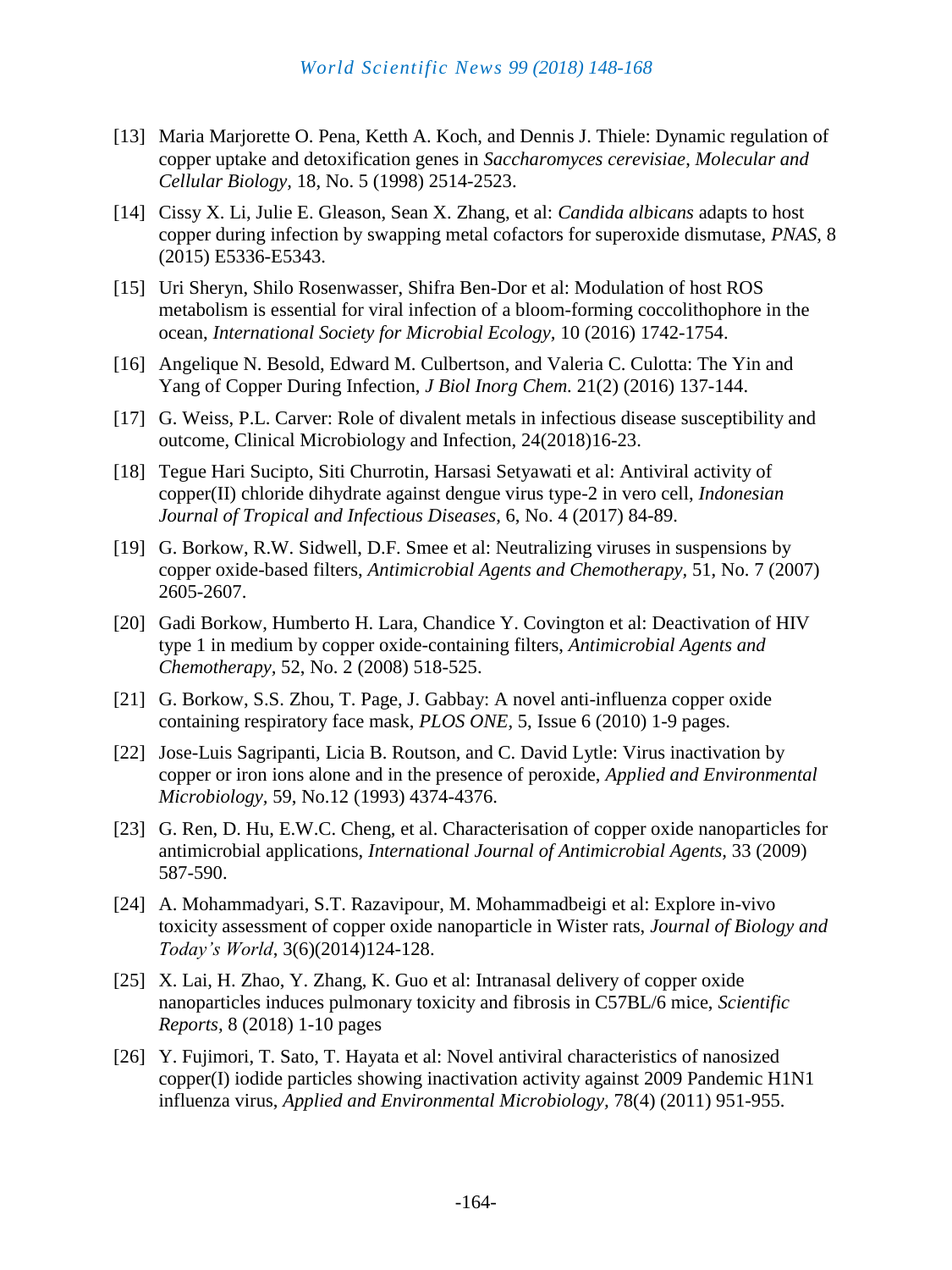- [27] J.J. Broglie, B. Alston, Chang Yang, et al: Antiviral activity of gold/copper sulfide core/shell nanoparticles against human norovirus virus-like particles, *PLOS ONE*,10 (10) (2015) 1-14.
- [28] Jonathan K. Pokorski and Nicole F. Steinmetz: The art of engineering viral nanoparticles, Mol Pharm., 8(1) (2011) 29-43.
- [29] J.-L. Sagripanti, L.B. Routson, A.C. Bonifacino, and C.D. Lytle: Mechanism of coppermediated inactivation of HSV, *Antimicrobial Agents and Chemotherapy,* 41, No. 4 (1997) 812-817.
- [30] Sarah L. Warnes, C. William Keevil: Inactivation of norovirus on dry copper alloy surfaces, *PLOS ONE,* 8, issue 9 (2013) 1-9 page
- [31] J.O. Noyce, H. Michels, and C.W. Keevil: Inactivation of influenza A virus on copper versus stainless steel surfaces, *Applied and Environmental Microbiology,* 73, No. 8 (2007) 2748-2750.
- [32] Gregor Grass, Christopher Rensing, and Marc Solioz: Metallic copper as an antimicrobial surface, *Applied and Environmental Microbiology,* 77, No. 5 (2011) 1541-1547.
- [33] S.L. Warner and C.W. Keevil: Mechanism of copper surface toxicity in vancomycinresistant enterococci following wet or dry surface contact, *Applied and Environmental Microbiology*, 77, No. 17 (2011) 6049-6059.
- [34] J. O'Gorman, H. Humphreys: Application of copper to prevent and control infection. Where are we now? *Journal of Hospital Infection,* XXX (2012) 1-7.
- [35] V. Prachayasittikul, S. Prachayasittikul, S. Ruchirawat, V. Prachayasittikul: 8- Hydroxyquinolines: a review of their metal chelating properties and medicinal applications, *Drug Design, Development and Therapy,* 7 (2013) 1157-1178.
- [36] Michela Mazzon and Jason Mercer: Lipid interactions during virus entry and infection, *Cellular Microbiology,* 16(10) (2014) 1493-1502.
- [37] S. Sierra-Aragon and Hauke Walter: Targets for inhibition of HIV replication: Entry, enzyme action, release and maturation, Intervirology, 55 (2012) 84-97.
- [38] Adam L. Feire, Heidi Koss, and Teresa Compton: Cellular integrins function as entry receptors for human cytomegalovirus via a highly conserved disintegrin-like domain, *PNAS,* 101 (2004) 15470-15475.
- [39] Jiang He, Eileen Sun, Miriam V. Bujny et al: Dual function of CD81 in influenza virus uncoating and budding, *PLOS Pathogen,* 9, Issue 10 (2013) 1-15.
- [40] Subrata Barman and Debi P. Nayak: Lipid raft disruption by cholesterol depletion enhances influenza a virus budding from MDCK cells, *Journal of Virology,* 81, No. 22 (2007) 12169-12178.
- [41] M.A. Yondola, F. Fernandes, A. Belicha-Villanueva et al: Budding capability of the influenza virus neuraminidase can be modulated by tetherin, *Journal of Virology,* 85, No. 6 (2011) 2480-2491.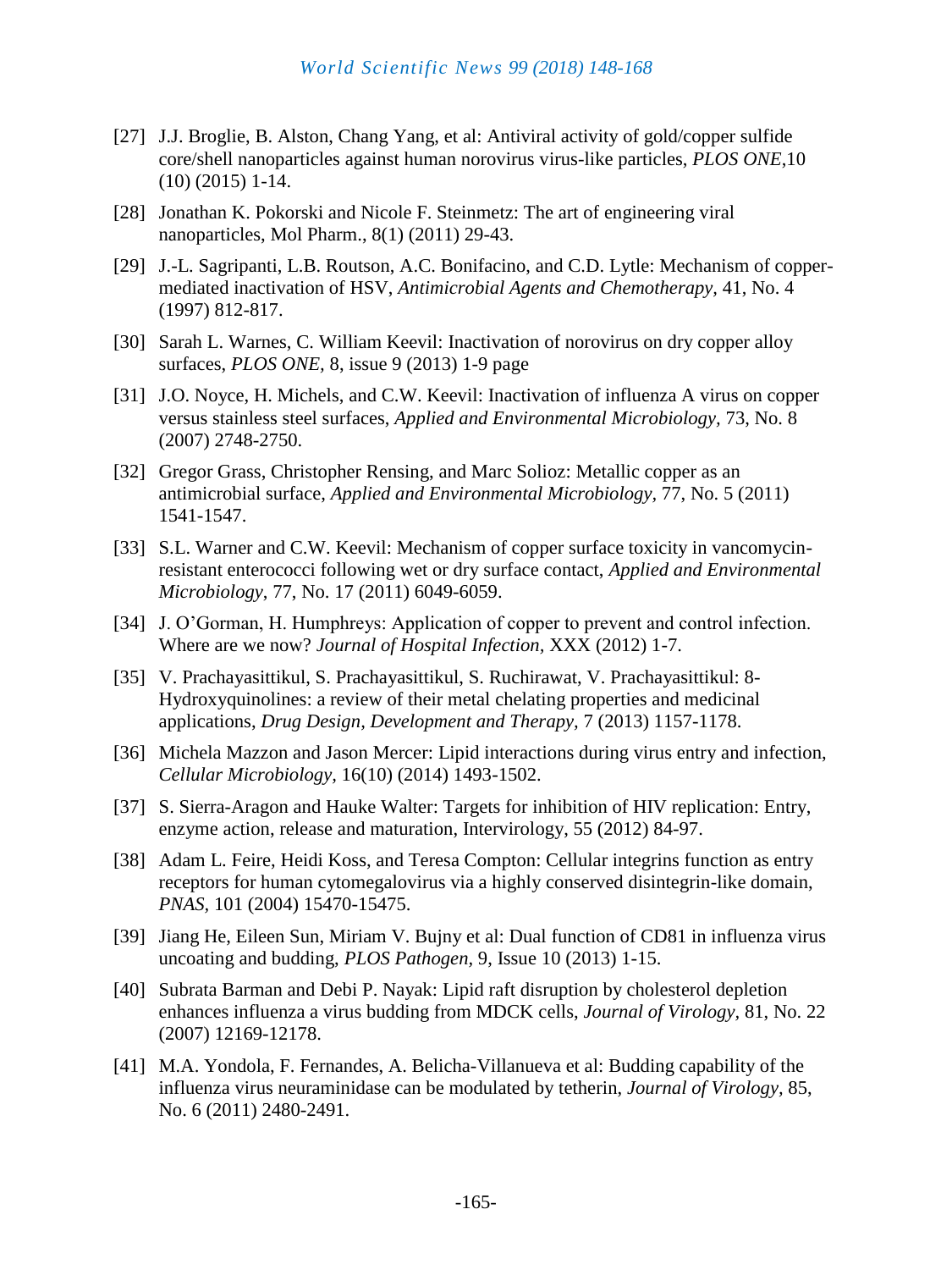- [42] K.D. Mackenzie, N. J Foot, Sushma Anand, et al: Regulation of the divalent ion transporter via membrane budding, *Cell Discovery,* 2 (2016) 14 pages
- [43] T. Sideri, Y. Yashiroda, D.A. Ellis et al: The copper transport-associated protein Ctr4 can form prion-like epigenetic determinants in *Schizosaccharomyces pombe, Microbial Cell*, 4, No. 1 (2016) 16-28.
- [44] S. Shishkov, T. Varadinova, M. Panteva, and P. Bontchev: Effect of complexes of zinc, cobalt and copper with d-aminosugars on the replication of herpes simplex virus type 1(HSV-1), *Metal-Based Drugs,* 4, No. 1 (1997) 35-38.
- [45] D. Miyamoto, Y. Kusagaya, N. Endoa, A. Sometani et al: Thujaplicin-copper chelates inhibit replication of human influenza viruses, *Antiviral Research,* 39(2) (1998) 89-100.
- [46] B.M. Krenn, B. Holzer, E. Gaudernak, A. Triendl et al: Inhibition of polyprotein processing and RNA replication of human rhinovirus by pyrrolidine dithiocarbamate involves metal ions, *Journal of Virology,* 79, No. 22 (2005) 13892-13899.
- [47] X. Cao, Y. Li, X. Jin, et al: Molecular mechanism of divalent-metal-induced activation of NS3 helicase and insights into Zica virus inhibitor design, *Nucleic Acids Research,* 44, No. 21 (2016) 10505-10514.
- [48] J.C. Rupp, M. Locatelli, A. Grieser et al: Host cell copper transporters CTR1 and ATP7A are important for influenza A virus replication, *Virology Journal, Open Access,* (2017) 12 pages.
- [49] S. Subramaniam, I. Vohra, A. lyer et al: A paradoxical relationship between Resveratrol and copper(II) with respect to degradation of DNA and RNA, F1000 Research 4 (2016) page 1-12.
- [50] J.S. Oxford and D.D. Perrin: Inhibition of particle-associeted RNA-dependent RNA polymerase activity of influenza viruses by chelating agents, *J. Gen. Virol.* 23 (1974) 59-71.
- [51] J.L. Douglas, K. Viswanathan, Matthew N. McCarroll et al: Vpu directs the degradation of the HIV virus restriction factor BST-2/Tetherin via a βTrCP-dependent mechanism, *Journal of Virology,* 83, No. 16 (2009) 7931-7947.
- [52] M.M. Gaglia, S. Covvarrubias, W. Wong and B. Glaunsinger: A common strategy for Host RNA Degradation by divergent viruses, *Journal of virology,* 86, No. 17 (2012) 9527-9530
- [53] Emma Abernathy and Britt Glaunsinger: Emerging role for RNA degradation in viral replication and antiviral defense, *Virology,* (2015) 600-608.
- [54] Sarah L. Warnes, Zoe R. Little, C. William Keevil: Human coronavirus 229E infectious on common touch surface materials, *Mbio. Asm. Org.* 6, issue 6 (2015) 1-9.
- [55] S.L. Warnes, E.N. Summersgill, C. William Keevil: Inactivation of murine norovirus on a range of copper alloy surfaces is accompanied by loss of capsid integrity, aem. *Applied and Environmetal Microbiology,* 81, No. 3 (2015) 1085-1095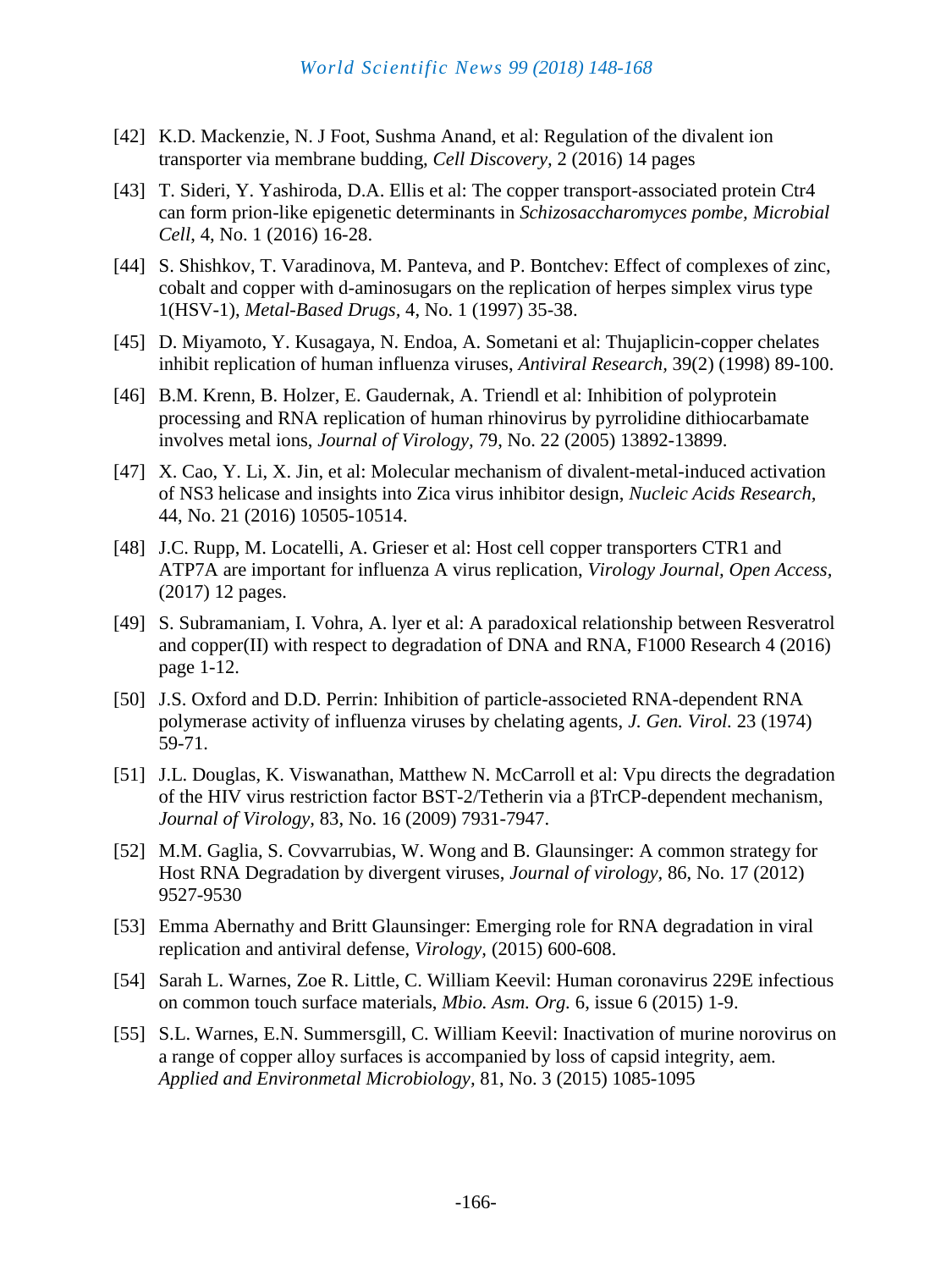- [56] C.S. Manuel, M.D. Moore, L.A. Jaykus: Destruction of the capsid and genome of GII.4 human norovirus occurs during exposure to metal alloys containing copper, *Applied and Environmental Microbiology,* 81, No. 15 (2015) 4940-
- [57] P. Feng, D.N. Everly, Jr., and G.S. Read: mRNA decay during HSV infections: Proteinprotein interactions involving the HSV virion host shutoff protein and translation factors eIF4H and eIF4A, *Journal of Virology,* 79, No. 15 (2005) 9651-9664.
- [58] Lora A. Shiflett, G. Sullivan Read: mRNA de cay during HSV infections: Mutations that affect translation of an mRNA influence the sites at which it is cleaved by the HSV virion host shutoff (Vhs) protein, *Journal of Virology,* 87, No. 1 (2013) 94-109.
- [59] E.D. Karousis, S. Nasif and O. Muhlemann: Nonsense-mediated mRNA decay: novel mechanistic insights and biological impact, *Wiley Interdiscip Rev RNA,* 7(5) (2016) 661-682.
- [60] J. Robert Hogg: Viral evasion and manipulation of host RNA quality control pathways, *Journal of Virology*, 90, No.16 (2019) 7010-7016.
- [61] H. Burgess, A. Pourchet, C.Hajdu, L. Chiriboga et al: Targeting poxvirus decapping enzymes and mRNA decay to generate an effective oncolytic virus, *Molecular Therapy: Oncolytics*, 8 (2018) 71-81.
- [62] R. J. Quinlan, M.D. Sweeney, L. Lo Leggio, et al: Insights into the oxidative degradation of cellulose by a copper metalloenzyme that exploits biomass components, *PNAS,* 108, No. 37 (2011) 15079-15084.
- [63] Aaron Ciechanover and Alan L. Schwartz: Ubiquitin-mediated degradation of cellular proteins in health and diseases, *SCIENCE FRONTIER,* 35(1) (2008) 3-6
- [64] M. Gledhill, A. Devez, A. Highfield et al: Effect of metals on the lytic cycle of the Coccolithovirus, EhV86, *frontier in MICROBIOROGY,* 3 (2012) 1-10.
- [65] M. Pastagia, R. Schuch, V.A. Fischeth: Lysins: the arrival of pathogen-directed antiinfectives, *Journal of Medical Microbiology,* 62 (2013) 1506-1516.
- [66] J.E. Schmitz, R.Schuch, and V.A. Fischetti: Identifying active phage lysins through functional viral metagenomics, *Applied and Environmental Microbiology,* 76, No. 21 (2010) 7181-7187.
- [67] S.M. Dreher-Lesnick, J.E. Schreier and S. Stibitz: Development of phage lysin LysA2 for use in improved purity assays for live biotherapeutic products, *Viruses,* 7 (2015) 6675-6688.
- [68] Shu-Ming Kuo, Chi-Jene Chen, Shih-Cheng Chang et al: Inhibition of avian influenza A virus replication in human cells by host restriction factor TUFM is correlated with autophagy, *American Society for Microbiology,* 8, Issue 3 (2017) 1-18.
- [69] Mohammad Latif Reshi, Yi-Che Su, and Jiann-Ruey Hong: RNA virus: ROS-mediated cell death, *International Journal of Cell Biology,* 2014 (2014) 467-452.
- [70] S. Meunier, E. Strable, and M.G. Finn: Crosslinking of and coupling to viral capsid proteins by tyrosine oxidation, *Chemistry & Biology,* 11 (2004) 319-326.